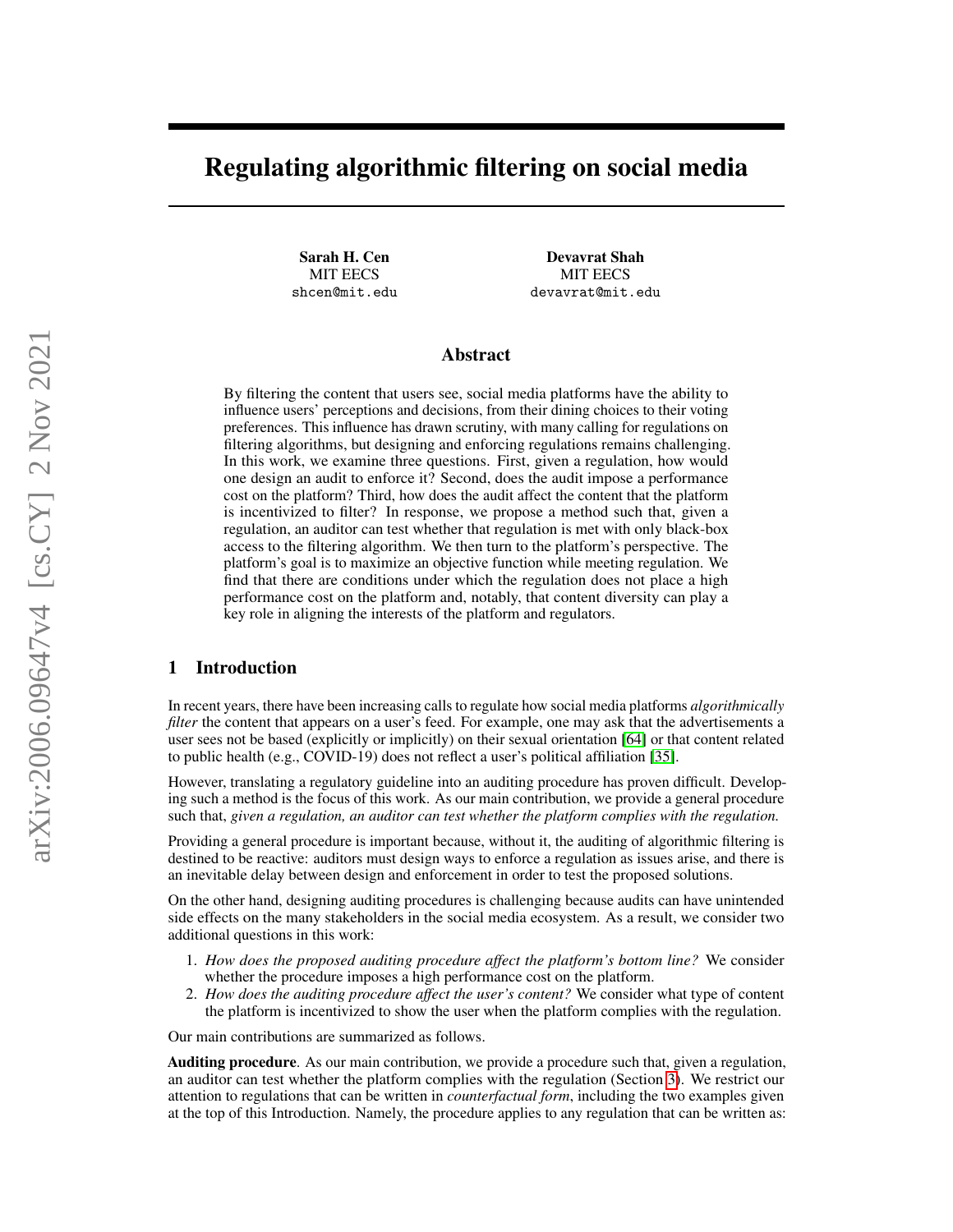"the filtering algorithm F should behave similarly under inputs x and x' for all  $(x, x') \in S$ ". How to quantify "similarity" under  $x$  and  $x'$  is crucial, and our second main contribution is to provide a precise notion of "similarity" in the context of algorithmic filtering (Section [2\)](#page-1-0).

Operationally, the auditing procedure has several desirable properties. First, it needs only black-box access to the algorithm and therefore holds even if the filtering algorithm  $\mathcal F$  changes. Second, it does not require access to the platform's users or their personal data. Third, its parameters are interpretable and easy to tune. Finally, the procedure is modular, which allows for many possible configurations.

**Provable guarantees.** We begin by observing that algorithmic filtering is powerful (and often harmful) because *information influences decisions*: the content that a user sees can affect how they vote, whether they choose to receive a vaccine, what restaurants they frequent, and more. Therefore, if one seeks to enforce a counterfactual regulation, the notion of "similarity" that is enforced should be with respect to the outcome of interest: the users' decisions.

Suppose that the filtering algorithm  $\mathcal F$  generates content Z when given inputs x and Z' when given  $x'$ . In Section [4,](#page-5-0) we prove that, if  $\mathcal F$  passes the audit, the decision-making of *any* user if shown  $\overline{Z}$  and their decision-making if they were shown  $Z'$  instead are (asymptotically) indistinguishable (Theorem [1\)](#page-5-1). This guarantee is powerful because it holds for *any* user and *any* decision even though the audit does not have access to the users' personal data (e.g., gender) or know how users make decisions (e.g., how easily a user is influenced by restaurant advertisements). Providing such a strong guarantee without access to users is made possible by two well-known concepts from decision and learning theory: the hypothesis test and minimum-variance unbiased estimator. Combining these tools is one of our main technical insights and discussed in Section [4.](#page-5-0)

Cost of regulation. In Section [5.1,](#page-7-0) we study how the audit affects a platform's ability to maximize an objective function R—which we refer to as *reward*—and find that being audited does not necessarily place a high performance cost on the platform. Studying the *cost of regulation* is important because there are serious concerns that regulations can hurt innovation or profits, and our findings surface conditions under which a performance-regulation trade-off does not exist. We further note that we leave R unspecified. As a result, the analysis in Section [5.1](#page-7-0) is applicable to any R, whether it is the platform's or an advertiser's objective function. As examples, R could measure time spent on the platform, the number of clicks on posts, or a combination of these factors.

Content diversity. In Section [5.2,](#page-8-0) we turn our attention to how an audit would affect the users' content and discover an unexpected connection to content diversity. We find that, under regulation, social media platforms are incentivized to add doses of content diversity. Put differently, when faced with a regulation, it is in the platform's interest to ensure that the content it shows users is sufficiently diverse along the dimension by which x and x' for all  $(x, x') \in S$  differ. Because content diversity is not a part of the regulatory test by design, this result is unexpected and suggests that content diversity plays a key role in aligning the interests of regulators and platforms.

All proofs are given in the Appendix as well as a toy example and further discussion of the audit.

# <span id="page-1-0"></span>2 Problem statement

## 2.1 System setup

Consider a system with two agents: a social media platform and an auditor.

1. The platform selects the content that is shown to its users using a filtering algorithm  $\mathcal{F}: \bar{\mathcal{X}} \to \mathcal{Z}$  such that  $Z = \mathcal{F}(\mathbf{x})$  is the feed produced by  $\mathcal{F}$  given inputs  $\mathbf{x} \in \mathcal{X}$ . Here, a feed is a collection of content that is shown to a user, and x captures any inputs that the platform uses to filter, such as a user's interaction history, the user's social network, the available content sources, and so on. Each feed  $Z = {\mathbf{z}_1, \dots, \mathbf{z}_m}$  consists of m pieces of content, where  $z_i \in \mathbb{R}^n$  for all  $i \in [m]^1$  $i \in [m]^1$ . We assume that  $\mathcal F$  can be written as a generative model in which  $\mathcal F$  generates the content in  $Z$  by drawing  $m$  samples from a distribution  $p_{\mathbf{z}}(\cdot; \boldsymbol{\theta}(\mathbf{x})),$  where  $\boldsymbol{\theta}(\mathbf{x}) \in \Theta \in \mathbb{R}^r$  is unknown.<sup>[2](#page-1-2)</sup>

<span id="page-1-1"></span><sup>&</sup>lt;sup>1</sup>Using a vector  $z$  to represent each piece of content is not an addiitonal assumption because, if  $z$  did not exist, then the platform would not be able to filter algorithmically.

<span id="page-1-2"></span><sup>&</sup>lt;sup>2</sup>This representation is without loss of generality. For example, any deterministic mapping from  $x$  to  $Z$  can be achieved by letting  $r = nm$ ,  $\theta(\mathbf{x}) = (\mathbf{z}_1^\top, \dots, \mathbf{z}_m^\top)$ , and sequentially generating  $\mathbf{z}_i$  from the entries of  $\theta(\mathbf{x})$ .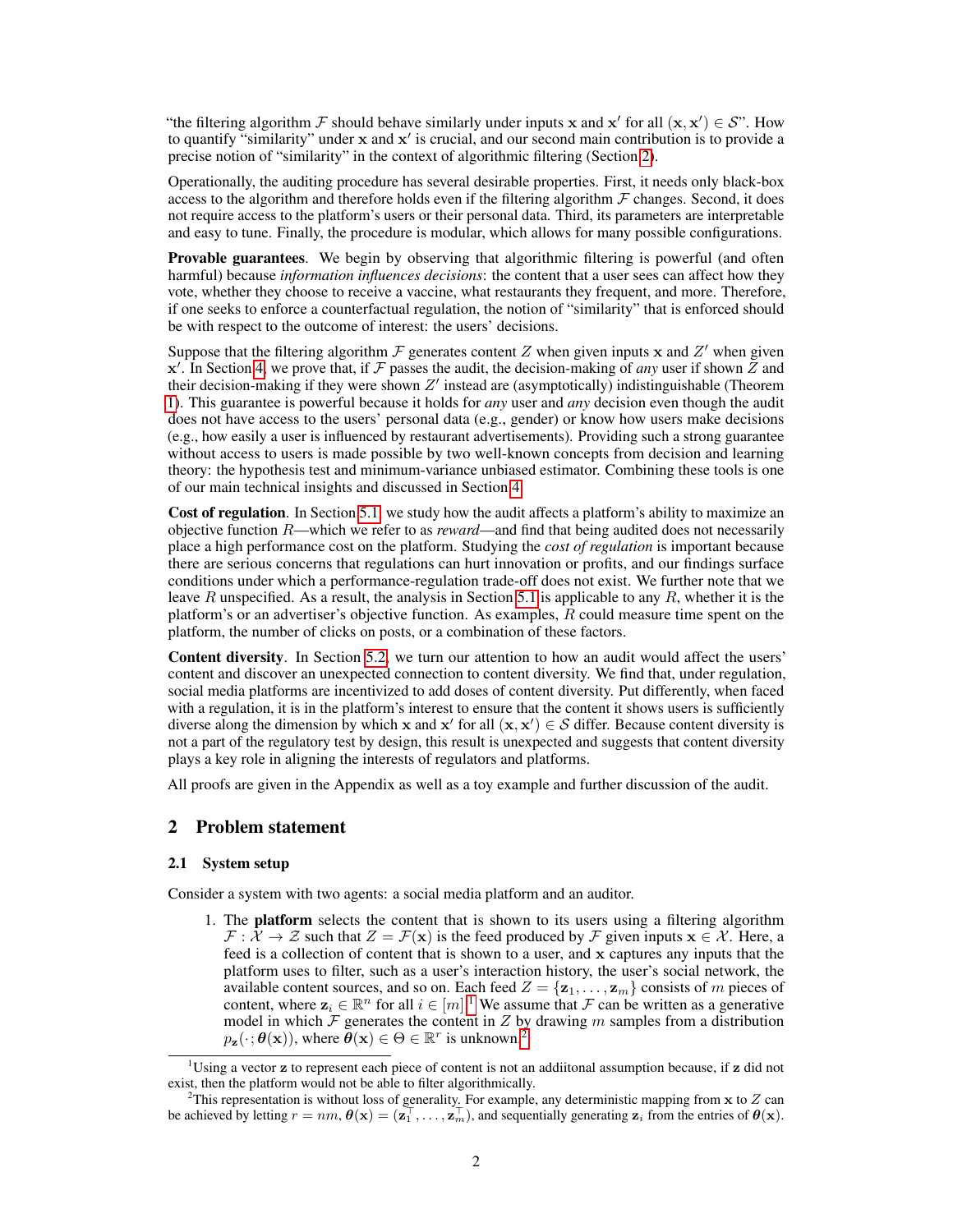2. The auditor is given a regulatory guideline that they wish to enforce. The auditor's goal is to check whether the platform's filtering algorithm  $F$  is in compliance with the given regulation. We assume that the auditor has black-box access to  $\mathcal F$ . In other words, the auditor can run F on a set of inputs  $\{x_j\}$  and observe its outputs  $\{Z_j = \mathcal{F}(x_j)\}\$ . Note that the inputs x and x' need not correspond to real users and could represent hypothetical users.

In this work, we restrict our analysis to **counterfactual regulations**. Specifically, the auditor is given a regulation in the form: "The filtering algorithm  $\mathcal F$  should behave similarly under inputs x and  $x'$ for all  $(x, x') \in S$ ." Below, we give two examples of counterfactual regulations.

<span id="page-2-3"></span>Example 1. *Suppose that the regulation prohibits targeted advertisements that are based on a user's indicated sexual orientation [\[64\]](#page-13-0). This can be written as "the advertisements shown by* F *should be similar when given two users that are identical except for their sexual orientations", and* S *could be a set of pairs* (x, x'), where x' differs from x only in the (hypothetical) users' sexual orientation.<sup>[3](#page-2-0)</sup>

Example 2. *Suppose that the regulation requires that articles containing medical advice on COVID-19 are robust to whether the user is left- or right-leaning. This can be framed as "the articles that are selected by* F *and provide medical advice on COVID-19 should be similar for left- and right-leaning users", and* S *could be a randomly generated set of left- and right-leaning user pairs.*

The goal of this work is to enforce a regulation of the form " $\mathcal F$  should behave similarly under x and  $\mathbf{x}'$  for all  $(\mathbf{x}, \mathbf{x}') \in \mathcal{S}$ ". The question remains: *What is an appropriate notion of "similarity"?* 

## <span id="page-2-2"></span>2.2 Decision robustness

We begin by observing that algorithmic filtering is powerful (and often harmful) because *information influences decisions*: the content that a user sees can affect how they vote, whether they get vaccinated, what restaurants they frequent, what items they purchase, and more. Stated differently, if algorithmic filtering did not influence users' decisions, then there would be no desire to regulate it.

Therefore, if one seeks to enforce a counterfactual regulation, the notion of "similarity" that is enforced should be with respect to the outcome of interest: the users' decisions. However, an auditor does not and should not have access to the users or their decisions (e.g., whether they get vaccinated). As such, the problem that the auditor faces can be stated as follows.

Suppose that there are two identical (hypothetical) users. One is shown  $\mathcal{F}(\mathbf{x})$  and the other is shown  $\mathcal{F}(\mathbf{x}')$ . Suppose both users are given an identical set of queries Q (e.g., where to eat dinner, whether to get vaccinated, what to wear). Let  $D$  and  $D'$ , respectively, denote the (hypothetical) decisions that the first and second users make given queries Q.

Then, the auditor enforces similarity by ensuring decision robustness as follows:

 $\mathcal F$  is *decision-robust* to  $(\mathbf x, \mathbf x')$  if and only if, for any  $\mathcal Q$ , one cannot determine with high confidence that  $x \neq x'$  from the decisions  $D$  and  $D'$ .

Decision robustness guarantees that the decision-making behavior of any user under  $\mathcal{F}(x)$  and  $\mathcal{F}(x')$ is indistinguishable with respect to  $(x, x')$ . However, ensuring decision robustness is challenging because the auditor does not have access to users or their decisions. Our objective is to *provide an auditing procedure that guarantees decision robustness given only* S *and black-box access to* F.

#### <span id="page-2-4"></span>2.3 Formalizing the auditor's goal

Recall that F is decision-robust to  $(x, x')$ —and therefore complies with the regulation—when, for any Q, one cannot determine with high confidence that  $x \neq x^7$  from D and D'. In this section, we show that decision robustness can be expressed as a **binary hypothesis test**.

Formally, consider a pair of inputs  $(x, x') \in S$  and set of queries Q. To "determine whether  $x \neq x'$ from  $\mathcal D$  and  $\mathcal D''$  is equivalent to using  $\mathcal D$  and  $\mathcal D'$  to decide between the following hypotheses:

<span id="page-2-1"></span>
$$
H_0: \theta(\mathbf{x}) = \theta(\mathbf{x}') \qquad H_1: \theta(\mathbf{x}) \neq \theta(\mathbf{x}')
$$
 (1)

<span id="page-2-0"></span><sup>&</sup>lt;sup>3</sup> This example is simplified in order to illustrate the meaning behind a counterfactual regulation. If one seeks to protect against more nuanced effects, such as proxy variables, one could modify not only a user's sexual orientation but also any proxy variables. Producing counterfactual inputs is out of the scope of this work. We direct interested readers to texts on causal inference [\[58\]](#page-12-0) and on causality and fairness [\[41,](#page-12-1) [52,](#page-12-2) [43\]](#page-12-3).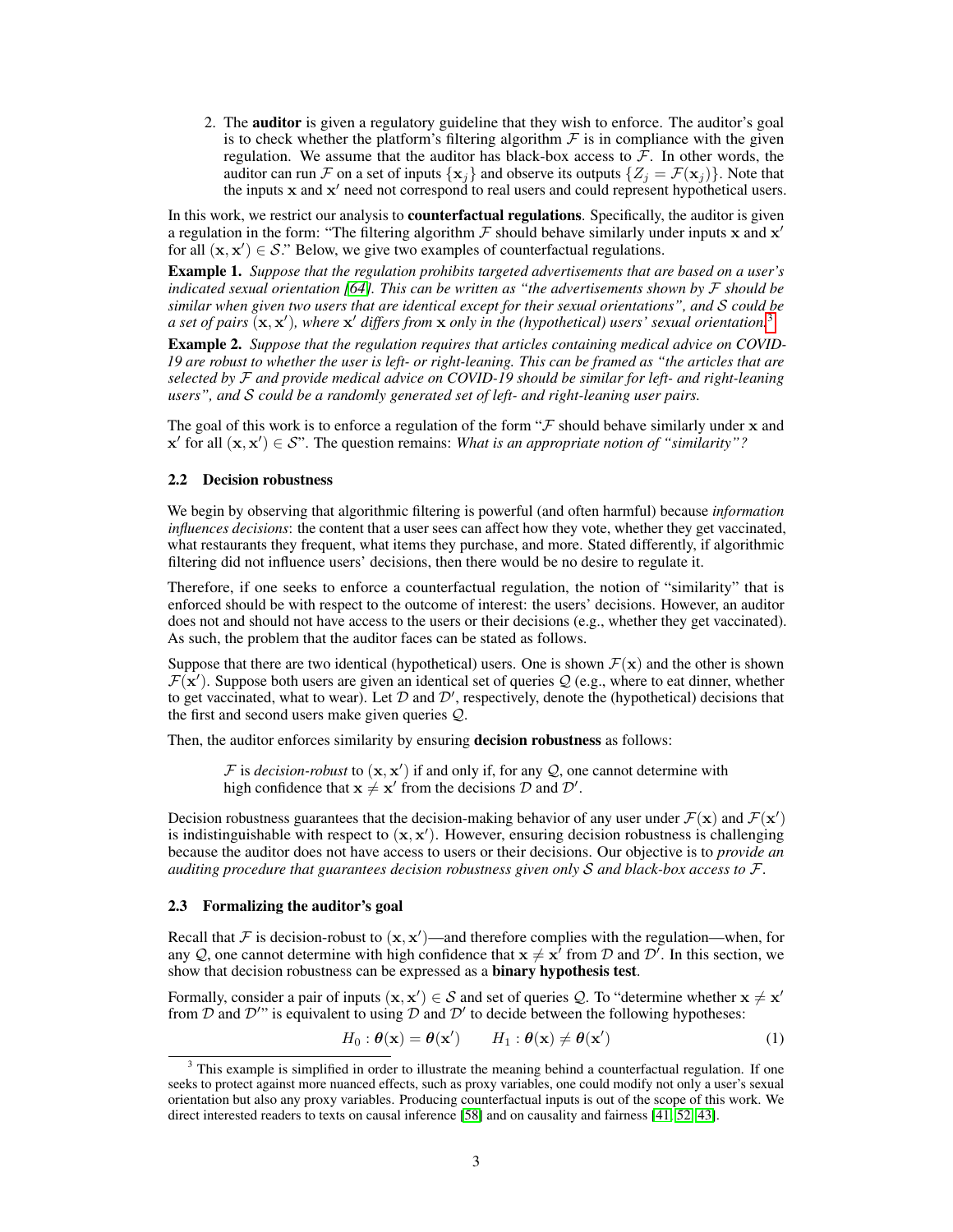To see this equivalence, observe that we can write the Markov chain  $x \to \theta(x) \to Z \to \mathcal{D}$ . In other words, decisions D depend on inputs x only through the parameters  $\theta(x)$ . If one cannot determine that  $\theta(x) \neq \theta(x')$  from D and  $\mathcal{D}$ , then one also cannot determine that  $x \neq x'$ .

Let  $H \in \{H_0, H_1\}$  denote the true (unknown) hypothesis.<sup>[4](#page-3-1)</sup> Let  $\hat{H} \in \{H_0, H_1\}$  denote the hypothesis that is chosen, where the outcome  $\hat{H} = H_1$  is equivalent to determining that  $\theta(\mathbf{x}) \neq \theta(\mathbf{x}')$ . We say that a test  $\hat{H}$  is  $(1 - \epsilon)$ -confident that  $\theta(\mathbf{x}) \neq \theta(\mathbf{x}')$  if  $\hat{H} = H_1$  and  $\mathbb{P}(\hat{H} = H_1|H = H_0) \leq \epsilon \in$ [0, 1].<sup>[5](#page-3-2)</sup> While one would like the test to be  $(1 - \epsilon)$ -confident, a trivial test that always chooses  $H_0$  is  $(1 - \epsilon)$  confident but has 100 percent error when  $H = H_1$ . Therefore, one would also like the test to satisfy:  $\mathbb{P}(\hat{H} = H_0 | H = H_1) \leq \alpha$  for some small  $\alpha \in [0, 1]$ . However, not all  $\alpha \in [0, 1]$  may be achievable while retaining the property of  $(1 - \epsilon)$ -confident for a given  $\epsilon$ .

To this end, we turn to the uniformly most powerful unbiased (UMPU) test [\[21,](#page-11-1) [47\]](#page-12-4). One can think of it as follows: if the UMPU test cannot determine that  $\theta(x) \neq \theta(x')$  with high confidence, then no other reasonable test can. Formally, suppose that one would like to find a test that maximizes the true positive rate (TPR) while ensuring the false positive rate (FPR) is at most  $\epsilon$  such that the test solves:

$$
\max_{\hat{H}} \mathbb{P}(\hat{H} = H_1 | H = H_1) \quad \text{s.t.} \quad \mathbb{P}(\hat{H} = H_1 | H = H_0) \le \epsilon,\tag{2}
$$

If a test  $\hat{H}$  solves [\(2\)](#page-3-3) for all  $\theta(\mathbf{x}), \theta(\mathbf{x}') \in \Theta$ , then it is the **uniformly most powerful (UMP)** test. The UMPU test is the UMP test among all unbiased tests, where a test  $\hat{H}$  is **unbiased** if:

<span id="page-3-3"></span>
$$
\mathbb{P}(\hat{H} = H_1 | H = H_1) \ge \delta \ge \mathbb{P}(\hat{H} = H_1 | H = H_0)
$$

for some  $\delta \in [0,1]$ . Let  $\hat{H}_{\epsilon}^{*}$  denote the UMPU test, if it exists, and  $\alpha^{*}(\epsilon) = \mathbb{P}(\hat{H}_{\epsilon}^{*} = H_{0}|H = H_{1})$ . Intuitively,  $\hat{H}_{\epsilon}^*$  is the test that is best at detecting when  $\cal F$  is not decision-robust (i.e., it maximizes the TPR) while making sure that it rarely falsely accuses  $\mathcal F$  of not being decision-robust (i.e., its FPR is at most  $\epsilon$ ) among all reliable (i.e., unbiased) tests. Given the UMPU test, decision-robustness can be formalized as follows. For  $\epsilon, \alpha \in [0, 1]$  and when the UMPU test exists,

$$
\mathcal{F} \text{ is } (\epsilon, \alpha)\text{-}decision-robust \text{ to } (\mathbf{x}, \mathbf{x}') \iff \text{for any } Q, \mathbb{P}(\hat{H}_{\epsilon}^* = H_0 | H = H_1) \leq \alpha.
$$

The goal of the auditing procedure. Therefore, determining whether a platform's filtering algorithm  $\mathcal F$  complies with a counterfactual regulation comes down to determining whether, for all  $Q$  and  $(x, x') \in S$ , the UMPU test cannot confidently reject  $H_0$  given  $D$  and  $D'$ . However, this task is not straightforward because the auditor's goal is to provide a guarantee on how  $\mathcal F$  affects users' decisions without access to the users or their decisions (i.e., without  $Q, \mathcal{D}$ , or  $\mathcal{D}'$ ). In this work, we show that it is possible to guarantee approximate asymptotic decision-robustness *given only* S *and black-box access to* F using insights from statistical learning and decision theory.

# <span id="page-3-0"></span>3 Auditing procedure

In this section, we present a procedure such that, *given a regulation on algorithmic filtering that is expressed in counterfactual form, an auditor can test whether the platform's filtering algorithm is in compliance with the regulation*. In Section [4,](#page-5-0) we show that, if  $\mathcal F$  passes the audit, then  $\mathcal F$  is approximately asymptotically decision-robust. In Section [5,](#page-7-1) we study the cost of regulation and find that there are conditions under which the audit does not place a performance cost on the platform.

#### 3.1 Notation and definitions

Before proceeding, we require some notation and definitions. Recall that  $\mathcal F$  generates  $Z$  by drawing m samples from  $p_{\mathbf{z}}(\cdot;\theta(\mathbf{x}))$ , where  $\theta(\mathbf{x})$  is unknown. In statistical inference [\[46\]](#page-12-5), an *estimator* is a mapping  $\mathcal{L} : \mathcal{Z} \to \Theta$  such that  $\mathcal{L}(Z)$  is an estimate of the parameters  $\theta$  that generated Z.

**Definition 1.** An estimator  $\mathcal{L}: \mathcal{Z} \to \Theta$  is unbiased if and only if  $\mathbb{E}_{p_{\mathbf{z}}(\cdot;\theta)}[\mathcal{L}(Z)] = \theta$  for all  $\theta \in \Theta$ .

<span id="page-3-1"></span><sup>&</sup>lt;sup>4</sup>Although the auditor has access to S and knows whether  $x \neq x'$ , decision-robustness requires that one cannot determine this fact from  $D$  and  $D'$ . Therefore, the hypothesis test treats x and x' as unknown.

<span id="page-3-4"></span><span id="page-3-2"></span><sup>&</sup>lt;sup>5</sup> $\mathbb P$  is taken with respect to  $p_{\mathbf{z}}(\cdot; \boldsymbol{\theta}(\mathbf{x}))$  and  $p_{\mathbf{z}}(\cdot; \boldsymbol{\theta}(\mathbf{x}'))$ .

<sup>&</sup>lt;sup>6</sup>Intuitively, an unbiased test  $\hat{H}$  ensures that the probability that  $\hat{H}$  chooses  $\mathbf{x} \neq \mathbf{x}'$  is always higher when  $H_1$ :  $\mathbf{x} \neq \mathbf{x}$  is true than when  $H_0$ :  $\mathbf{x} = \mathbf{x}'$  is true.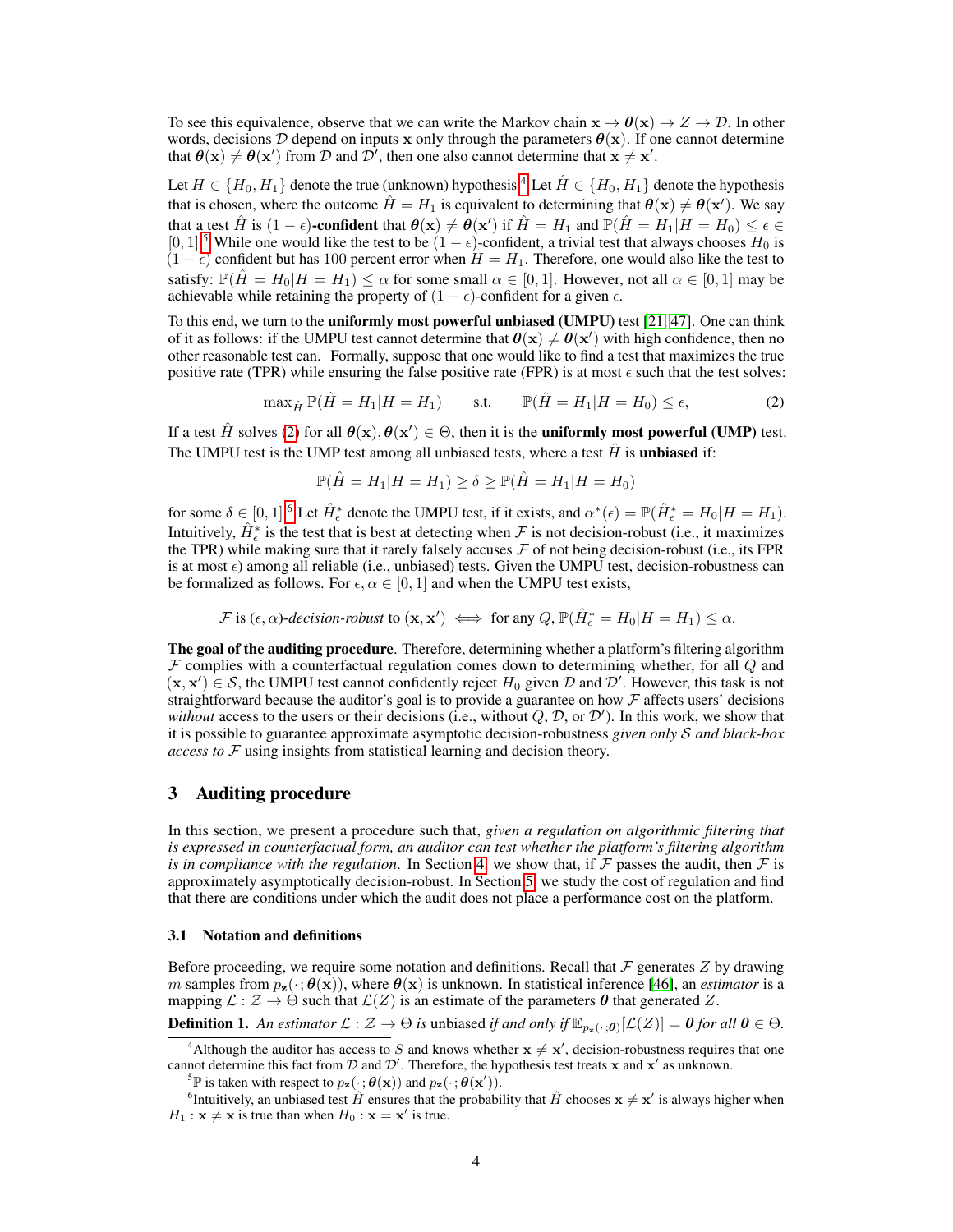### Algorithm 1: Scalable version of auditing procedure

**Input:** Regulation parameter  $\epsilon \in [0, 1]$ ; model family  $\Theta \subset \mathbb{R}^r$ ; black-box access to the filtering algorithm  $\mathcal{F}: \mathcal{X} \to \mathcal{Z}$ ; a pair of counterfactual inputs  $(x, x') \in \mathcal{S}$ . **Result:**  $\hat{H}_{\epsilon} = H_0$  if the test is passed;  $\hat{H}_{\epsilon} = H_1$ , otherwise.  $1 \tilde{\theta} \leftarrow \mathcal{L}^+(\mathcal{F}(\mathbf{x}));$ 

<span id="page-4-2"></span> $\boldsymbol{2} \ \tilde{\boldsymbol{\theta}}' \leftarrow \mathcal{L}^{+}(\mathcal{F}(\mathbf{x}'));$ 3 if  $(\tilde{\theta} - \tilde{\theta}')^{\top} I(\tilde{\theta}) (\tilde{\theta} - \tilde{\theta}') \ge \frac{2}{m} \chi_r^2 (1 - \epsilon)$  then 4 Return  $\hat{H}_{\epsilon} = H_1$ ; 5 end

<span id="page-4-0"></span>6 Return  $\hat{H}_{\epsilon} = H_0$ ;

**Definition 2.** When it exists, the minimum-variance unbiased estimator (MVUE)  $\mathcal{L}^+$  :  $\mathcal{Z} \to \Theta$  is an *estimator that is unbiased and has the lowest variance among all unbiased estimators, i.e., satisfies*  $\mathbb{E}_{p_{\mathbf{z}}(\cdot;\boldsymbol{\theta})}[(\mathcal{L}^{+}(Z)-\boldsymbol{\theta})^{2}] \leq \mathbb{E}_{p_{\mathbf{z}}(\cdot;\boldsymbol{\theta})}[(\mathcal{L}(Z)-\boldsymbol{\theta})^{2}]$  for all unbiased  $\mathcal{L}: \mathcal{Z} \to \Theta$  and all  $\boldsymbol{\theta} \in \Theta$ .

Let  $\chi^2_r$  denote the chi-squared distribution with r degrees of freedom and  $\chi^2_r(q)$  be defined such that  $\mathbb{P}(v \leq \chi^2_r(q)) = q$  where  $v \sim \chi^2_r$ . Lastly, let  $I(\theta) \in \mathbb{R}^{r \times r}$  denote the Fisher information matrix at  $\theta$ . An exact definition of  $I(\theta)$  is given in the Appendix. Intuitively,  $I(\theta)$  captures how well an estimator can learn  $\theta$  from Z. As a simple example, suppose  $z_i$  are drawn i.i.d. from  $\mathcal{N}(\mu, \sigma^2)$ , where  $\sigma^2$ is known,  $r = 1$ , and  $\theta = \mu$ . In general, it takes more samples to accurately estimate  $\mu$  when the variance  $\sigma^2$  is large, and, as expected, the Fisher information scales with  $1/\sigma^2$ .

## 3.2 The audit

In this section, we present the auditing procedure. Recall that a counterfactual regulation requires that F behave similarly under x and x' for all  $(x, x') \in S$ . Algorithm [1](#page-4-0) provides a test for determining whether F complies with the given regulation for a pair of inputs  $(x, x') \in S$ . To test other pairs in S, simply repeat Algorithm [1](#page-4-0) and modify x and x' accordingly. If  $\hat{H}_{\epsilon} = H_1$  for any pair, then the platform does not pass the audit. Below, we list and explain several characteristics of the audit.

Scalability. Algorithm [1](#page-4-0) is intentionally designed to be scalable. Scalability allows the auditor to construct the audit as they wish. For example, the auditor may wish to add more pairs to  $S$  or to repeat the audit at different times. Alternatively, the auditor may require not that  $\mathcal F$  behave similarly under x and x' for all  $(x, x') \in S$  but for at least  $(1 - \alpha) \in [0, 1]$  of them.<sup>[7](#page-4-1)</sup> To do so, the auditor can run Algorithm [1](#page-4-0) over S and, if the number of times  $\hat{H}_{\epsilon} = H_1$  exceeds  $\alpha |\mathcal{S}|$ , then the platform does not pass the audit. Scalability also allows the auditor to see the pairs  $(x, x')$  for which  $\tilde{\mathcal{F}}$  fails the test.

**Tunable parameter.** One benefit of the procedure is that the tunable parameter  $\epsilon$  has an intuitive meaning. We see in Section [4.1](#page-5-2) that  $\epsilon$  is a maximum FPR. Capping the FPR ensures that the auditor is not distracted by red herrings and prevents the auditor from investing the resources needed to investigate (or bring a case against) the platform unless they are at least  $(1 - \epsilon)$ -confident that the platform violates the regulation. Decreasing  $\epsilon \in [0,1]$  reduces the number of false positives while increasing  $\epsilon$  makes the regulation more strict (at the risk of receiving more false positives).

**Advantages**. In addition to the benefits regarding scalability and  $\epsilon$  discussed above, this procedure has two additional advantages. First, the procedure does not require access to users or their personal data. Second, it requires only black-box access to  $F$ , which means that an auditor does not need to know the inner-workings of  $\mathcal F$  (there is often resistance to giving auditors full access to  $\mathcal F$ ) and, perhaps more importantly, the procedure works even when  $\mathcal F$  changes internally.

When the MVUE does not exist, use the MLE. Recall that  $\mathcal{L}^+$  denotes the MVUE. We will see that there is a theoretical justification for using the MVUE (Proposition [2\)](#page-6-0). However, there are cases in which the MVUE does not exist but the maximum likelihood estimator (MLE) does. The MLE is a good substitute for the MVUE because the MVUE and MLE are often asymptotically equivalent [\[59\]](#page-13-1). When this asymptotic equivalence holds, using the MLE for  $\mathcal{L}^+$  gives the same theoretical guarantees (namely, Theorem [1\)](#page-5-1) as the MVUE.

<span id="page-4-1"></span><sup>&</sup>lt;sup>7</sup>Here,  $\alpha \in [0, 1]$  would correspond to the maximum allowable false negative rate (FNR).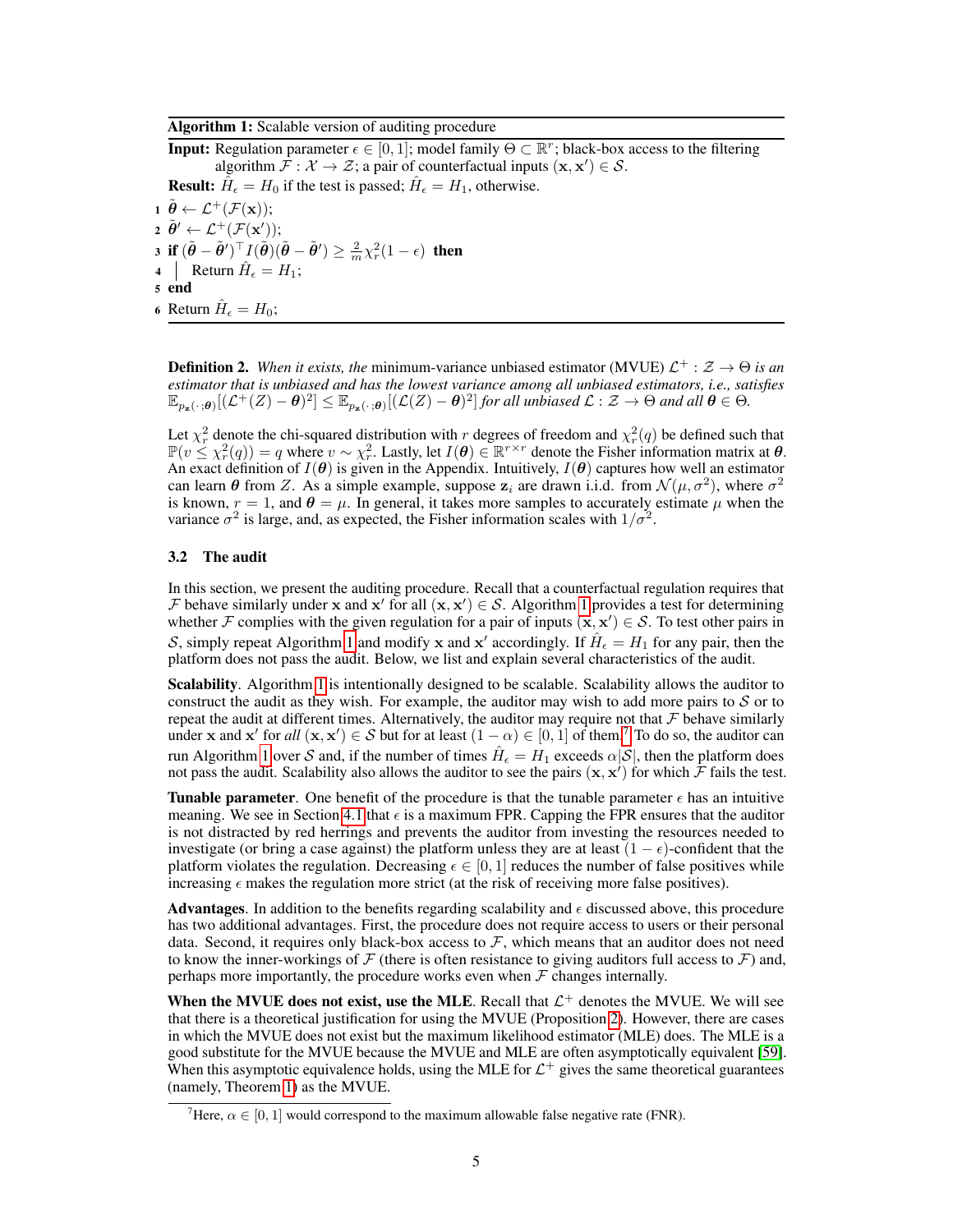**Symmetry**. Algorithm [1](#page-4-0) is not symmetric with respect to  $\theta$  and  $\theta'$  (or, equivalently, x and x'). This can be useful if the auditor would like to have a baseline input x and run Algorithm [1](#page-4-0) over different x'. If the auditor would like symmetry, they may wish to run Algorithm [1](#page-4-0) twice, swapping the order of x and x', or to alter the Fisher information matrix in Line [3](#page-4-2) to be  $I((\tilde{\theta} + \tilde{\theta}')/2)$ , if it exists.

Choice of  $\Theta$ . Recall that  $\Theta$  captures the set of possible generative models. In choosing the model family  $\Theta$ , the auditor may find that a simple  $\Theta$  is more tractable and interpretable while a complex  $\Theta$ is more general. As explained in Section [4.2,](#page-5-3) Θ can also be viewed as the set of possible cognitive models that users employ when making decisions. Therefore, the auditor may wish to choose  $\Theta$  to be just rich enough to mirror the complexity of common cognitive models.

# <span id="page-5-0"></span>4 Explaining the procedure and its theoretical guarantees

Recall from Section [2](#page-1-0) that a filtering algorithm  $\mathcal F$  complies with a counterfactual regulation if  $\mathcal F$  is decision-robust. In Section [4.1,](#page-5-2) we show that, if the platform passes the audit in Algorithm [1,](#page-4-0) then  $\mathcal F$ is guaranteed to be approximately asymptotically decision-robust. In Section [4.2,](#page-5-3) we provide insights on the role of the MVUE. All proofs are given in the Appendix.

## <span id="page-5-2"></span>4.1 Guarantee on the audit's effectiveness

<span id="page-5-1"></span>**Theorem 1.** *Consider* [\(1\)](#page-2-1). Let  $\theta^* = (\theta(\mathbf{x}) + \theta(\mathbf{x}'))/2$ . Suppose that  $\mathbf{z}_i$  and  $\mathbf{z}'_i$  are drawn i.i.d. from  $p(\cdot;\theta(\mathbf{x}))$  and  $p(\cdot;\theta(\mathbf{x}'))$ , respectively, for all  $i \in [m]$  and  $\mathcal{P} = \{p_{\mathbf{z}}(\cdot;\theta) : \theta \in \Theta\}$  is a regular *exponential family that meets the regularity conditions stated in Appendix [B.](#page-17-0) If* Hˆ *is defined as:*

<span id="page-5-4"></span>
$$
\hat{H} = H_1 \iff (\mathcal{L}^+(Z) - \mathcal{L}^+(Z'))^\top I(\boldsymbol{\theta}^*)(\mathcal{L}^+(Z) - \mathcal{L}^+(Z')) \ge \frac{2}{m}\chi^2_r(1-\epsilon),\tag{3}
$$

 $t$ hen  $\mathbb{P}(\hat{H} = H_1|H = H_0) \leq \epsilon$  as  $m \to \infty$ . If  $r = 1$ , then  $\lim_{m \to \infty} \mathbb{P}(\hat{H} = H_0|H = H_1) = \alpha^*(\epsilon)$ .

Understanding the result. Recall that the goal of an auditor is to determine whether the platform's filtering algorithm  $\mathcal F$  is compliant with a given regulation by determining whether  $\mathcal F$  is decisionrobust. Theorem [1](#page-5-1) confirms that the audit in Algorithm [1](#page-4-0) enforces approximate asymptotic decision robustness. To see this connection, observe that the test in [\(3\)](#page-5-4) is identical to the test in Algorithm [1](#page-4-0) with one substitution— $\mathcal{L}^+(Z)$  is replaced by  $\theta^*$ —which implies that the test in [\(3\)](#page-5-4) is asymptotically equivalent to the audit. Therefore, Theorem [1](#page-4-0) establishes that, if Algorithm 1 returns  $\hat{H}_{\epsilon} = H_1$ , then the auditor is  $(1 - \epsilon)$ -confident that F is not decision-robust as  $m \to \infty$ .<sup>[8](#page-5-5)</sup>

Intuitively, if the platform passes the audit in Algorithm [1,](#page-4-0) then the decision-making of any user that is shown  $\mathcal{F}(\mathbf{x})$  is guaranteed to be  $\epsilon$ -indistinguishable from their decision-making should they have been shown  $\mathcal{F}(\mathbf{x}')$  instead. Importantly, this guarantee is provided *without* access to users or their decisions with the help of insights from statistical learning theory (see proof of Theorem [1\)](#page-5-1).

A few remarks. First,  $\epsilon$  is a false positive rate (FPR). Decreasing  $\epsilon$  increases the confidence that the auditor would like to have should it pursue action against the platform (see Section [3\)](#page-3-0). Second, recall from Section [3](#page-3-0) that Algorithm [1](#page-4-0) is modular and that, in most cases, one may wish to repeat it several times with different inputs. In that case, the result of Theorem [1](#page-5-1) holds for each individual run. Lastly, Theorem [1](#page-5-1) provides an asymptotic guarantee on the audit. In the next section, we show that, even for finite  $m$ , Algorithm [1](#page-4-0) ensures a notion of decision robustness by using the MVUE.

## <span id="page-5-3"></span>4.2 Insight on the MVUE

Recall that the auditor's goal is to provide a guarantee with respect to users' decisions, but the auditor does not have access to the users or their decisions. In this section, we provide intuition for how the auditor enforces decision robustness without this information, and we explain how the use of the MVUE in Algorithm [1](#page-4-0) allows the auditor to enforce a notion of decision robustness for finite  $m$ . One can think of the MVUE as providing an "upper bound" on how much content  $Z$  can influence a user's decisions. This result is useful because it allows the auditor to reason about users' decisions without access to users or their decisions, both which can be expensive or unethical to obtain.

<span id="page-5-5"></span><sup>&</sup>lt;sup>8</sup>We say that, if  $\mathcal F$  passes the audit, it is *approximately* decision-robust because  $\hat H_\epsilon$  is not the UMPU test, as defined in Section [2.](#page-1-0) Obtaining a UMPU test is difficult for  $r > 1$ , but the test  $\hat{H}_{\epsilon}$  is not far from the UMPU test, as demonstrated by the fact that it is the UMPU test when  $r = 1$ .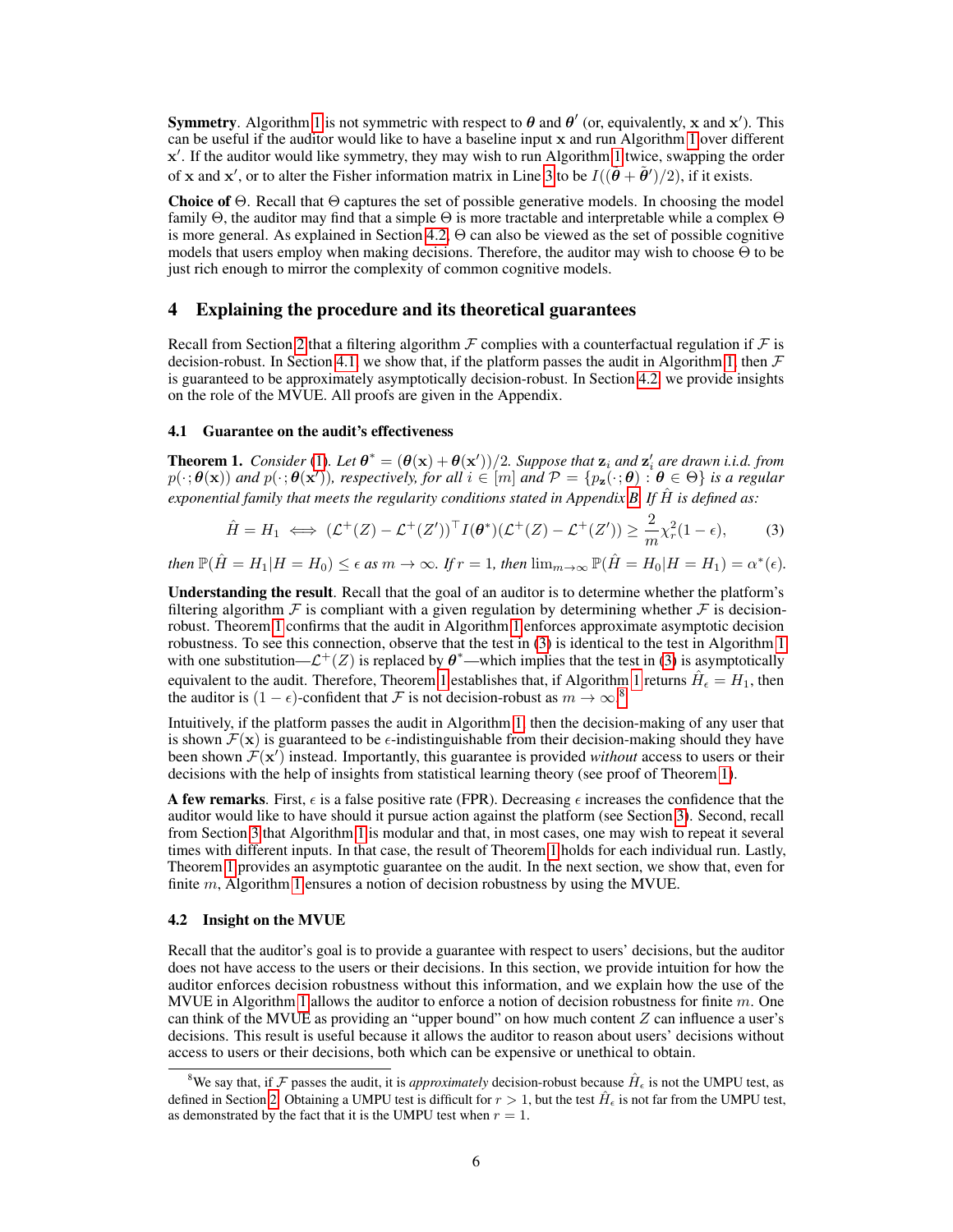User model. A user's decision-making process proceeds in three steps: the user observes information, updates their internal belief, then uses this belief to make a decision. We model these steps as follows. Let  $p_z(\cdot; \hat{\theta})$  denote the belief of a (hypothetical) user who is shown a feed Z, where  $\hat{\theta} \in \Theta$ .<sup>[9](#page-6-1)</sup> Let the influence that Z has on a user's belief be denoted by  $\mathcal{L}: \mathcal{Z} \to \Theta$  such that  $\hat{\theta} = \mathcal{L}(Z)$ .<sup>[10](#page-6-2)</sup>

**Example 3.** As a highly simplified example, suppose  $\Theta = [-1, 1] \times [0, \infty)$  and  $p_z(\cdot; \hat{\theta})$  is a Gaussian *distribution with mean*  $\hat{\theta}_1$  *and variance*  $\hat{\theta}_2$ *, where*  $\hat{\theta}_1 = -1$  *implies that the user does not believe that vaccines are effective,*  $\hat{\theta}_1 = 1$  *implies the opposite, and*  $\hat{\theta}_2$  *scales with the user's uncertainty in their belief. If a user is easily influenced, then they might develop the belief*  $\mathcal{L}(Z) = (-0.8, 0.1)$ *after being shown a feed* Z *with anti-vaccine content. Alternatively, the user could be confidently pro-vaccine and very stubborn so that no matter what content they see,*  $\mathcal{L}(\cdot) = (1, 0)$ *.* 

Suppose the user is given a query  $Q \in \mathcal{Q}$ , for which the user decides between two options:  $A_0$  and  $A_1$ , e.g., whether or not to get vaccinated. (Note that any decision between a finite number of options can be written as a series of binary decisions.) Internally, the user places a value on each choice such that, if the user were given  $\theta$ , the user would choose  $A_0$  if  $v_0(\theta) \ge v_1(\theta)$  and  $A_1$ , otherwise.

**Example 4.** In microeconomic's utility theory,  $\theta$  would be an individual's preferences,  $v_i(\theta)$  would *be the utility of choice* i *under these preferences.*

However, the user does not know  $\theta$ . They have a belief  $\hat{\theta}$  that they use to infer whether  $v_0(\theta) \ge v_1(\theta)$ . In other words, the user's decision-making process is effectively a hypothesis test between:

<span id="page-6-3"></span>
$$
G_0: v_0(\boldsymbol{\theta}) \ge v_1(\boldsymbol{\theta}) \qquad G_1: v_1(\boldsymbol{\theta}) > v_0(\boldsymbol{\theta}). \tag{4}
$$

The following result motivates the use of the MVUE  $\mathcal{L}^+$  in the audit by demonstrating that the MVUE enforces a finite-sample version of decision robustness.

<span id="page-6-0"></span>**Proposition 2.** *Consider* [\(4\)](#page-6-3)*.* Let  $G \in \{G_0, G_1\}$  denote the true (unknown) hypothesis. Suppose *that*  $v_0, v_1 : \Theta \to \mathbb{R}$  are affine mappings and there exists  $\mathbf{u} : \mathbb{R}^n \to U$  such that, for  $\mathcal{F}(\mathbf{x}) =$  ${x_1, \ldots, z_m}$ *, one can write*  $u(z_i) \sim p_u(\cdot; v_1(\theta(x)) - v_0(\theta(x)))$  for all  $i \in [m]$ . Then, if the UMP *test with a maximum FPR of* ρ *exists, it is given by the following decision rule: reject* G<sup>0</sup> *(choose*  $A_1$ ) when the minimum-variance unbiased estimate  $\tilde{\bm{\theta}} = \mathcal{L}^+(Z)$  satisfies  $v_1(\tilde{\bm{\theta}}) - v_0(\tilde{\bm{\theta}}) > \eta_\rho$  where  $\mathbb{P}(v_1(\tilde{\boldsymbol{\theta}}) - v_0(\tilde{\boldsymbol{\theta}}) > \eta_\rho | G = G_0) = \rho$ ; otherwise, accept  $G_0$  *(choose*  $A_0$ ).

Interpretation and implications. The auditor is interested in how users react to their content, which is captured by  $\mathcal L$ . However,  $\mathcal L$  may difficult or even unethical to obtain. For example, an auditor may wish to infer how advertisements affects a user's behavior, but doing so may require access to the user's personal data. Proposition [2](#page-6-0) says that, under the stated conditions, if one wishes to study the impact of content on users' decisions, one can focus on the MVUE  $\mathcal{L}^+$  because, among all possible users, the one whose decisions are most influenced by their content is the hypothetical user given by the  $\mathcal{L}^+$ . One can think of this hypothetical user as the "most gullible user". Recall from Line [3](#page-4-2) that Algorithm [1](#page-4-0) requires  $\mathcal{L}^+(Z)$  and  $\mathcal{L}^+(Z')$  to be sufficiently close in order for  $\mathcal F$  to pass the audit. In combination, these observations demonstrate that the audit enforces a notion of decision robustness by ensuring that the counterfactual beliefs  $\mathcal{L}^+(Z)$  and  $\mathcal{L}^+(Z')$ —and therefore the counterfactual decisions D and  $\mathcal{D}'$  – of the most gullible user are indistinguishable.

Understanding the MVUE. For intuition on why the MVUE is the "most gullible user", recall that the MVUE is the unbiased estimator with the lowest variance. Suppose that a user's estimate  $\mathcal{L}(Z)$ differs from  $\mathcal{L}^+(Z)$ . By definition, this estimate is biased or has higher variance. When biased, the user's estimate is consistently pulled by some factor other than  $Z$ . For example, a user who remains pro-vaccine no matter what content they see has a biased estimator. When the user's estimate has higher variance than the MVUE's, it is an indication that the user places less confidence than the MVUE in what they glean from  $Z$ . For example, the user could be skeptical of what they see on social media or scrolling very quickly and only reading headlines. In this way, the MVUE corresponds to the user the user who "hangs on every word"—whose decisions are most affected by their content Z.

<span id="page-6-1"></span> $9$ The use of distributions to represent beliefs is common in the cognitive sciences [\[22\]](#page-11-2). Note that, although representing beliefs as distributions is borrowed from Bayesian inference [\[10\]](#page-10-0), our representation does *not* require that people are Bayesian (update their beliefs according to Bayes' rule), which is highly contested [\[31\]](#page-11-3).

<span id="page-6-2"></span> $10A$  user's belief may be impacted by information other than Z (e.g., the user's previous belief, news that they receive from friends, or content that they view on other platforms). This can be modeled by letting  $\mathcal{L}: \mathcal{Z} \times \mathcal{J} \to \Theta$  where  $J \in \mathcal{J}$  captures off-platform information. Because it does not change our results (see the Appendix), we use  $\mathcal{L} : \mathcal{Z} \to \Theta$  for notational simplicity.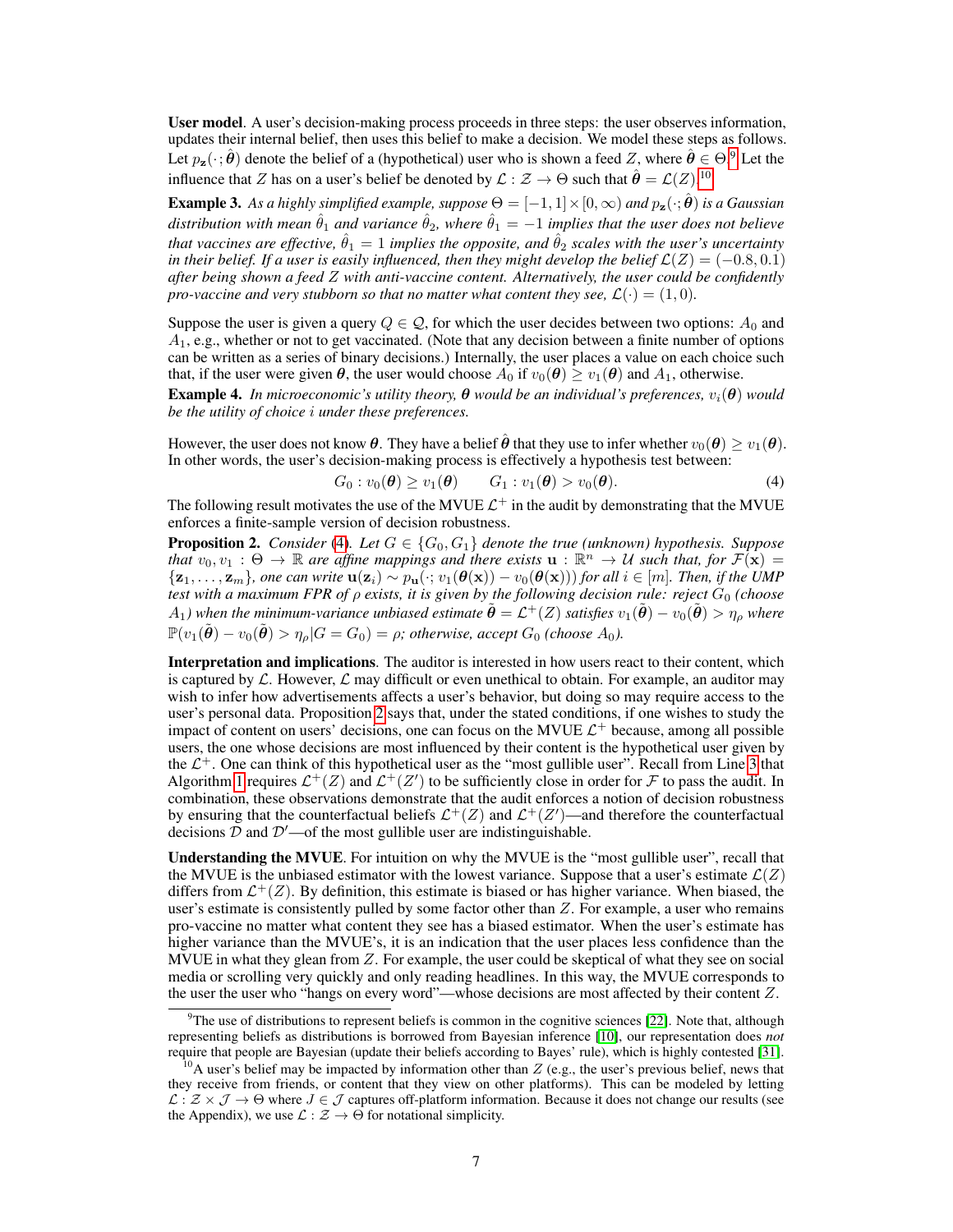## <span id="page-7-1"></span>5 Cost of regulation and the role of content diversity

In this section, we turn our attention to how the auditing procedure affects (a) the platform's ability to maximize an objective function R and (b) the type of content the platform is incentivized to filter when compliant with a regulation. In Section [5.1,](#page-7-0) we find that there are conditions under which the audit does not place a performance cost on the platform and, intuitively, this occurs when the platform has enough degrees of freedom with which to filter. We show in Section [5.2](#page-8-0) that one of the ways the platform can increase  $R$  while complying with the regulation is to add sufficient content diversity to users' feeds. Because diversity does not appear in the audit by design, this result suggests that content diversity can align the interests of regulators and platforms. All proofs are given in the Appendix.

### <span id="page-7-0"></span>5.1 Cost of regulation

Suppose that the platform's goal is to maximize an objective function  $R : \mathcal{Z} \times \mathcal{X} \to \mathbb{R}$ —which we call *reward*—while passing the audit. For example, R could be a measure of user engagement, user satisfaction, content novelty, or a combination of these and other factors. We leave  $R$  unspecified, which means that our analysis holds for any choice of  $R$ , unless otherwise stated.<sup>[11](#page-7-2)</sup>

Recall that  $Z$  denotes the set of all possible feeds. Complying with a counterfactual regulation defined by S is equivalent to restricting the platform's choice of feeds to a subset  $\mathcal{Z}(S) \subset \mathcal{Z}$ , which we call the **feasible set** under S. Intuitively, the stricter the regulation, the smaller the feasible set  $\mathcal{Z}(S)$ . If there is no regulation, then  $\mathcal{Z}(\mathcal{S}) = \mathcal{Z}$ . As such, the platform's goal to maximize R given inputs x while complying with the regulation can be expressed as:

$$
Z \in \arg\max_{W \in \mathcal{Z}(\mathcal{S})} R(W, \mathbf{x}).
$$

Platforms are often interested in whether a regulation imposes a performance cost. To make this notion precise, we define the cost of regulation as follows.

**Definition 3.** *The* cost of regulation *for inputs* x *is:*  $C = \max_{W \in \mathcal{Z}} R(W, \mathbf{x}) - \max_{W \in \mathcal{Z}(S)} R(W, \mathbf{x})$ .

A low cost of regulation implies that the platform can meet regulation without sacrificing much reward, while a high cost of regulation implies that there is a strong performance-regulation trade-off.

**Performance-regulation trade-off.** Suppose that the feasible set shrinks from  $\mathcal{Z}$  to  $\mathcal{Z}(S)$ . Then, the maximum achievable reward is affected in one of two ways. If the feasible set shrinks such that all reward-maximizing solutions in Z are not contained in  $\mathcal{Z}(S)$ , then the maximum reward *decreases*, and the cost of regulation *increases*. Alternatively, if the feasible set shrinks but at least one reward-maximizing solution in Z is contained in  $\mathcal{Z}(S)$ , then the maximum reward stays the same, and the cost of regulation *does not increase*. Therefore, as long as  $\mathcal{Z}(S)$  preserves at least one (near) optimal solution, the cost of regulation is low. The following result formalizes this notion. For this result, we overload the notation R such that  $R(\mathcal{L}^+(Z), \mathbf{x})$  denotes  $R(Z, \mathbf{x})$ .

<span id="page-7-3"></span>**Theorem 3.** Suppose there exists  $\Omega \subset [r]$  where  $1 < |\Omega| < r$  such that  $R(\theta_1, \mathbf{x}) = R(\theta_2, \mathbf{x})$  if  $\theta_{1,i} = \theta_{2,i}$  for all  $i \notin \Omega$ . Suppose that, for any  $\boldsymbol{\theta} \in \Theta$ ,  $\beta > 0$  and  $\mathbf{v} \in \mathbb{R}^r$ , there exist a vector  $\boldsymbol{\theta}_{\Omega}$  $\bar{\theta}_{\Omega,i}=0$  for all  $i\notin \Omega$  and a constant  $\kappa>0$  such that  $\mathbf{v}^\top I(\bm{\theta}+\kappa\bar{\bm{\theta}}_\Omega)\mathbf{v}<\beta$  and  $\bm{\theta}+\kappa\bar{\bm{\theta}}_\Omega\in\Theta.$ *Then, if*  $m < \infty$ *, there exists a set* Z such that the cost of regulation for x under Algorithm [1](#page-4-0) is 0*.* 

Interpretation of the result. Imposing a regulation restricts the platform's feasible set, which may place a performance cost on the platform. However, a high cost of regulation is not inevitable. Indeed, if the feasible set contains at least one (near) optimal solution, then the cost of regulation is low. Theorem [3](#page-7-3) provides a set of conditions under which the cost of regulation is low. Intuitively, the result states that, when R is independent of at least one element in the parameter vector  $\theta$  and that element has sufficient leverage over the Fisher information, then as long as the amount of content in a given feed is finite (i.e.,  $m < \infty$ ) and the available content Z is expressive enough, then the platform can always construct a feed from  $Z$  that passes the audit without sacrificing reward.

One may ask whether the conditions in Theorem [3](#page-7-3) are feasible. To illustrate that the conditions are achievable, consider the following highly simplified example.

<span id="page-7-2"></span><sup>&</sup>lt;sup>11</sup>There are settings in which  $R$  is time-varying, e.g., when a platform's sources of revenue change with time. Making  $R$  time-varying does not change our analysis or findings. Therefore, we leave  $R$  static for simplicity.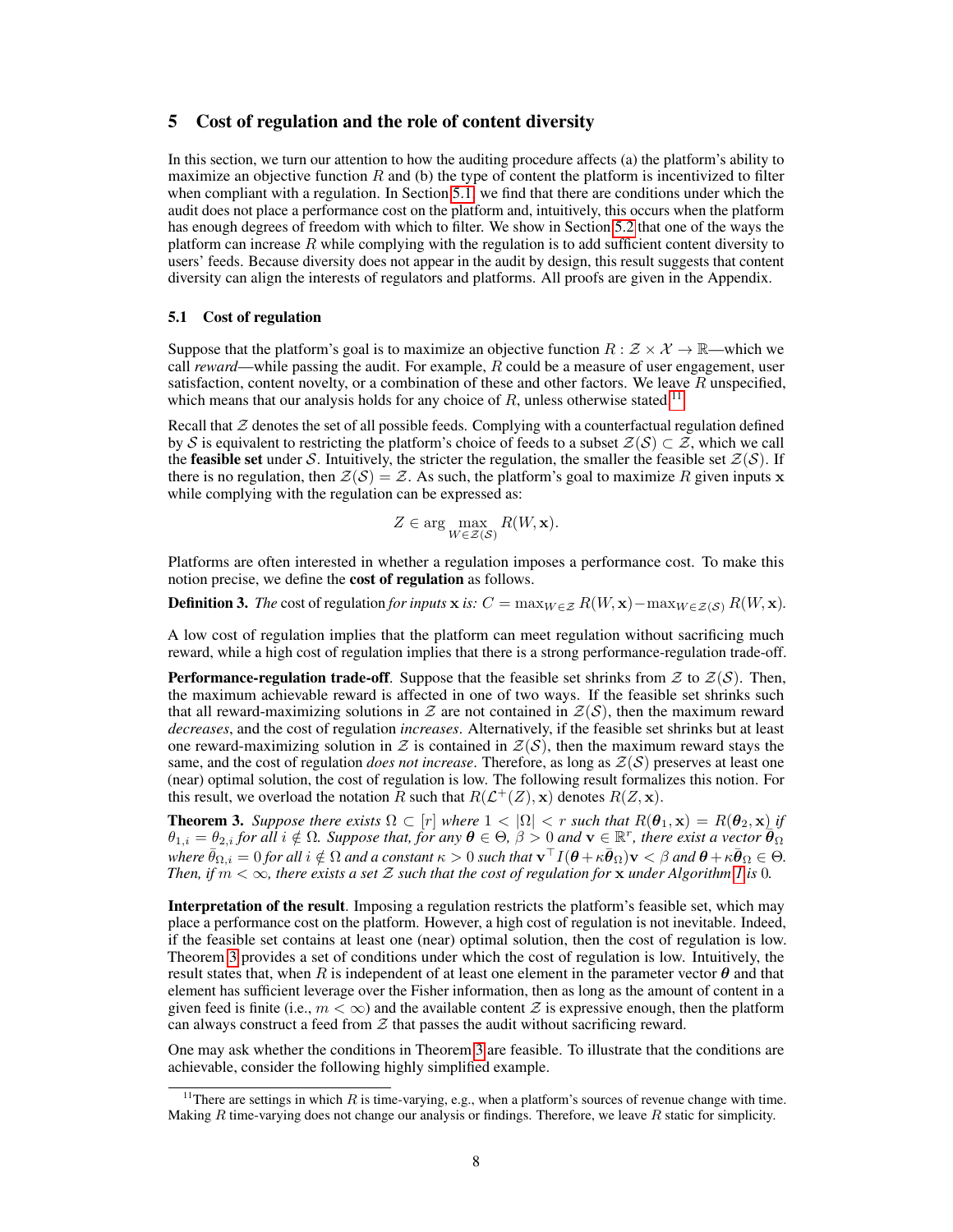<span id="page-8-4"></span>**Example 5.** Suppose  $\theta = (\mu, \sigma^2)$ ,  $\Theta = \mathbb{R} \times \mathbb{R}_{\geq 0}$ , and  $\mathcal{P} = \{ \mathcal{N}(\mu, \sigma^2) : (\mu, \sigma^2) \in \Theta \}$ . In other *words, we consider the family of 1-D Gaussian distributions. If* R *is a function of the mean* µ *but not the variance*  $\sigma^2$ , then Theorem [3](#page-7-3) applies. To see this, observe that  $\Omega = \{2\}$  and let  $\bar{\theta}_{\Omega} = (0, 1)$ . *Recalling that*  $I((\mu, \sigma^2)) = \text{diag}(\sigma^{-2}, \sigma^{-4}/2)$ , the entries of  $I(\theta)$  can be made arbitrarily small by increasing  $\theta_2 = \sigma^2$ . By Line [3](#page-4-2) in Algorithm [1,](#page-4-0) the smaller the entries of  $I(\theta)$ , the easier it is for the *platform to pass the audit. Therefore, if the platform has a high-reward feed* Z ∗ *that is not in the*  $f$ easible set, the platform can still achieve  $R(\tilde{Z}^*,{\bf x})$  by increasing the feed's variance to obtain a new *feed Z that is in the feasible set. As long as Z and*  $Z^*$  *share*  $\mu$ *,*  $R(Z, \mathbf{x}) = R(Z^*, \mathbf{x})$ *.* 

Theorem [3](#page-7-3) provides conditions under which there is *no cost of regulation*. These conditions can be relaxed if we are interested in scenarios for which the cost of regulation is low but not zero. We build this intuition in the next section, studying one of the ways a platform can achieve high reward while remaining compliant with regulation.

#### <span id="page-8-0"></span>5.2 Content diversity

In this section, we show that one way that the platform can increases its reward while complying with the regulation is to ensure that the feeds have a sufficient amount of content diversity. These results suggest that *content diversity may help to align the interests of regulators and platforms*.

We first formalize content diversity, then show how it relates to passing the proposed audit.

<span id="page-8-2"></span>**Definition 4.** For  $\mathbf{v} \in \mathbb{R}^r$  and  $Z_0, Z_1 \in \mathcal{Z}$ , feed  $Z_0$  has greater content diversity *than*  $Z_1$  along  $\mathbf{v}$  if the Fisher information matrices at  $\mathcal{L}^+(Z_0)$  and  $\mathcal{L}^+(Z_1)$  satisfy:  $\mathbf{v}^\top(I(\mathcal{L}^+(Z_1))-I(\mathcal{L}^+(Z_0))\mathbf{v}>0.$ 

Interpretation. This definition says that the "smaller" the Fisher information, the higher the content diversity. The Fisher information matrix  $I(\theta)$  can be viewed as a measure of how easy it is to learn  $\theta$ from a feed Z that is generated by  $p_{\mathbf{z}}(\cdot;\theta)$ . Consequently, when Z and Z' have low content diversity along  $(\theta(x) - \theta(x'))$ , an auditor can, without much effort, learn that  $\theta(x)$  is different from  $\theta(x')$ and therefore that  $x \neq x'$ . Recall from Section [2.2](#page-2-2) that being able to say with high confidence that  $x \neq x'$  implies that F is not decision-robust and therefore does not comply with regulation. In this way, low content diversity reduces the likelihood that  $\mathcal F$  passes the audit.<sup>[12](#page-8-1)</sup> Note that the Fisher information matrix captures two notions of diversity—the diversity of topics in a feed and the diversity of perspectives on each given topic in the feed—simultaneously.

Connection between content diversity and the cost of regulation. Recall from Algorithm [1](#page-4-0) that  $\mathcal F$  passes the audit when  $(\tilde{\theta} - \tilde{\theta}')^\top I(\tilde{\theta})(\tilde{\theta} - \tilde{\theta}')$  is below some threshold. The platform can therefore pass the audit by ensuring that  $I(\vec{\theta})$  is sufficiently "small". By Definition [4,](#page-8-2) whether the Fisher information is "small" is precisely an indication of how much diversity is in a feed.

In this way, increasing content diversity gives the platform more leeway when filtering. By "shrinking" the Fisher information, the platform obtains more flexibility in setting  $(\tilde{\theta} - \tilde{\theta}')$ . Stated differently, if the Fisher information  $I(\tilde{\theta})$  is "large", then the platform is more constrained because  $(\tilde{\theta} - \tilde{\theta}')$  must be very small in order for the platform to pass the audit. Therefore, if the platform has a high-reward feed that does not pass the audit (i.e., is not in the feasible set), then the platform can generally maintain a high reward while complying with the regulation by adding content diversity.<sup>[13](#page-8-3)</sup>

Because content diversity is not part of the audit by design, this result is unexpected. It states that the audit naturally incentivizes the platform to include a sufficient amount of content diversity with respect to  $x - x'$ . Returning to Example [1,](#page-2-3) if regulators require that medical advice on COVID-19 be robust to whether a user is left- or right-leaning, then the differences between the medical advice shown to users across the political spectrum is captured by  $x - x'$ . Adding content diversity along this dimension means that right-leaning users receive medical advice on COVID-19 not only from right-leaning news outlets, but also from left-leaning ones, and vice versa.

<span id="page-8-1"></span> $12$ Content diversity can also be understood in the context of Section [4.2.](#page-5-3) Suppose that the content diversities of Z and Z' are very low. For example, suppose that Z contains only pro-vaccine content and Z' contains only anti-vaccine content. Then, the MVUE would learn a strong relationship between vaccines with positive outcomes from Z and vice versa for Z'. If Q contains a query about vaccines,  $D$  and  $D'$  would reflect these strong beliefs. In this way,  $F$  is less likely to be decision-robust when the content diversity is low. On the other hand, if the content for all users contains both pro- and anti-vaccine content, then  $D$  and  $D'$  are more similar.

<span id="page-8-3"></span> $13$ The platform does not increase content diversity indefinitely because the platform must also ensure that other terms in Line [3—](#page-4-2)specifically,  $(\tilde{\theta} - \tilde{\theta}')$ —do not cause the platform to fail the audit.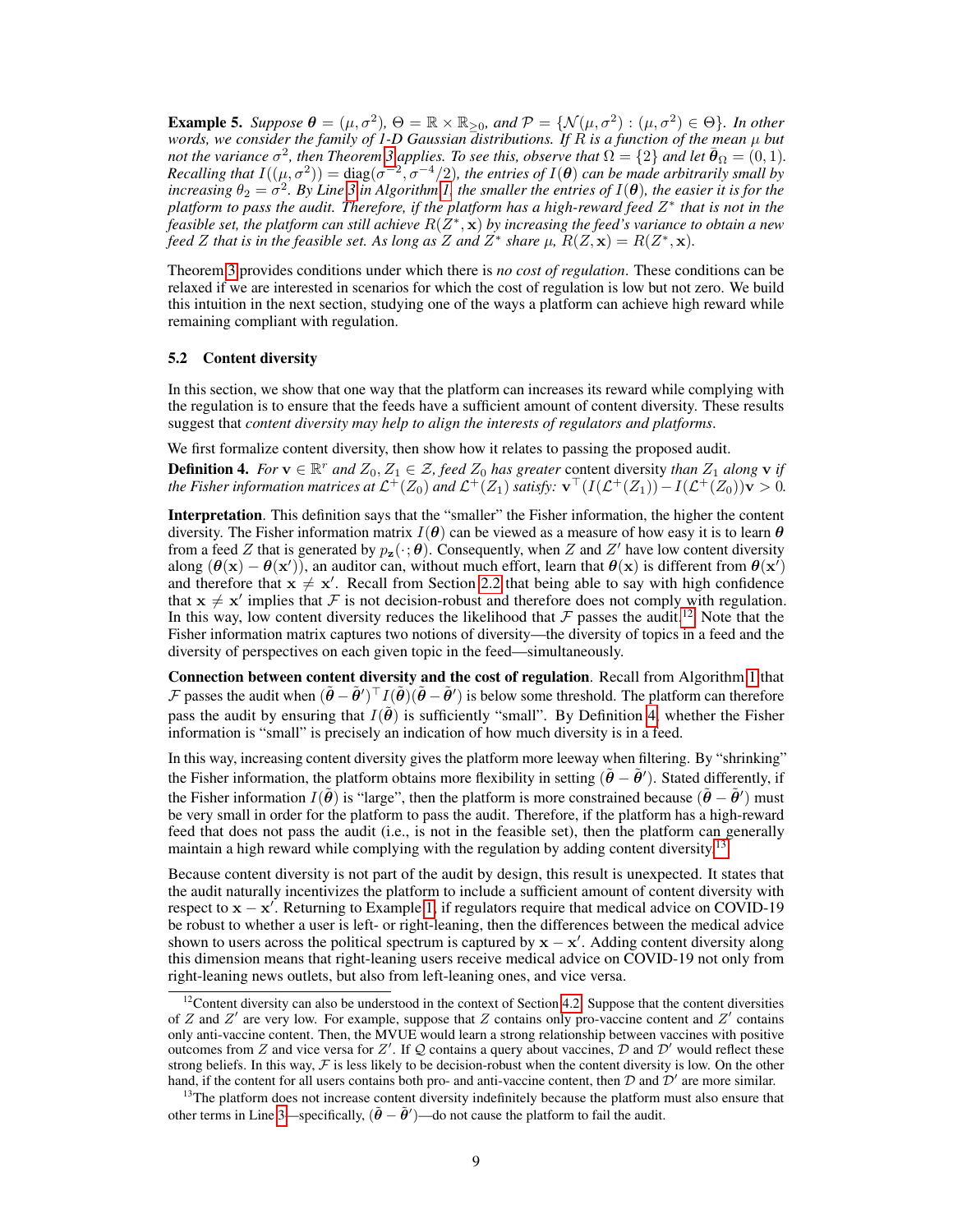# <span id="page-9-0"></span>6 Background & related work

Algorithmic filtering [\[28,](#page-11-4) [15\]](#page-10-1) has the potential to greatly improve the user experience, but it can also yield unwanted side effects, like the spread of fake news [\[49,](#page-12-6) [23,](#page-11-5) [25\]](#page-11-6), over-representation of polarizing opinions due to comment ranking [\[60\]](#page-13-2), amplification of echo chambers due to filter bubbles [\[34,](#page-11-7) [56\]](#page-12-7), or advertising of products based on discriminatory judgments about user interests [\[61,](#page-13-3) [62,](#page-13-4) [44\]](#page-12-8). Although the severity of these effects is contested—for example, some studies argue that political polarization and echo chambers are not always products of internet use or data-driven algorithms [\[14,](#page-10-2) [40\]](#page-12-9)—social media platforms are under rising scrutiny.

In response, some platforms have begun to self-regulate [\[51,](#page-12-10) [2\]](#page-10-3). For example, Facebook has established an internal "Supreme Court" that reviews the company's decisions [\[55\]](#page-12-11), Twitter has banned accounts associated with the spread of conspiracy theories [\[8\]](#page-10-4), YouTube has removed videos it views as encouraging violence [\[63\]](#page-13-5), and so on. Self-regulatory practices offer various benefits, such as the ability to adapt quickly to a changing social media ecosystem and the comparatively greater information access afforded to internal auditors than external ones. However, many argue that self-regulation is insufficient and that governmental regulations are necessary in order to ensure that audits are executed by independent bodies. Several regulations exist, such as the EU's General Data Protection Regulation [\[57\]](#page-12-12) and Germany's Network Enforcement Act [\[19\]](#page-11-8). There are also ongoing efforts, such as the push to review Section 230 of the U.S. Communications Decency Act [\[1\]](#page-10-5).

Designing such regulations and auditing procedures remains a challenging problem, in part due to the number of stakeholders. For one, there are various legal and social obstacles facing regulations [\[45,](#page-12-13) [17,](#page-10-6) [9,](#page-10-7) [54\]](#page-12-14), including concerns that regulations might damage free speech or public discourse; violate personal rights or privacy; transfer agency away from users to technology companies or governmental bodies; draw subjective lines between acceptable and unacceptable behavior; or set precedents that are difficult to reverse. In light of the thriving exchange of goods between users, platforms, advertisers and influencers that is facilitated by social media, many also fear that regulations may hurt innovation, lead to worse personalization, or block revenue sources [\[32\]](#page-11-9).

Current efforts to regulate content moderation generally focus on specific issues, such as whether content is inappropriate (e.g., posts that contain hate speech or bullying [\[7,](#page-10-8) [26\]](#page-11-10)); discriminatory (e.g., race-based advertising [\[4,](#page-10-9) [61,](#page-13-3) [62,](#page-13-4) [44\]](#page-12-8)); divisive (e.g., comment ranking algorithms that favor polarizing comments [\[60\]](#page-13-2)); insulating (e.g., filter bubbles [\[34\]](#page-11-7)), or misleading (e.g., fake news [\[49,](#page-12-6) [23,](#page-11-5) [25\]](#page-11-6)). These works generally use one of the following strategies: increasing content diversity (e.g., adding heterogeneity to recommendations [\[16,](#page-10-10) [38\]](#page-12-15)); drawing a line in the sand (e.g., determining whether discrimination has occurred by thresholding the difference between two proportions [\[24\]](#page-11-11)); or finding the origin of the content (e.g., reducing fake news by whitelisting news sources [\[9\]](#page-10-7)). In this work, we provide a general procedure such that, given a regulation in counterfactual form, an auditor can test whether the platform's filtering algorithm is compliant. Our aim is to audit with respect to the outcome of interest in order to avoid unwanted side effects. Of particular note is that the proposed procedure does not require access to users or their personal data.

We also consider how an audit affects the platform's ability to maximize an objective function as well as the content that the platform is incentivized to filter for a user. Our formulation is an instance of constrained optimization and bears resemblance to robust optimization [\[11,](#page-10-11) [66\]](#page-13-6). For instance, our definition of the cost of regulation mirrors the "price" of robustness studied in other works [\[13,](#page-10-12) [12\]](#page-10-13). Similarly, the performance-regulation trade-off that we discuss echoes the trade-offs that appears in other problems in which there are fairness [\[12,](#page-10-13) [33,](#page-11-12) [42\]](#page-12-16) and privacy [\[20,](#page-11-13) [39\]](#page-12-17) constraints. Our findings that there are conditions under which content diversity aligns the interests of regulators and platforms adds to the conversation on presenting different viewpoints on social media. For instance, Levy [\[48\]](#page-12-18) finds that users respond well when presented with multiple political viewpoints—which Levy terms counter-attitudinal content—even ones from an opposing political party. Increasing content diversity is also at the heart of other methods, including those for bursting filter bubbles [\[16\]](#page-10-10) or improving comment ranking [\[37\]](#page-11-14). It is worth a note that our definition of content diversity captures two notions: diversity in the topics as well as diversity in the viewpoints on each topic.

As a final remark, our analysis has parallels with differential privacy [\[29,](#page-11-15) [30\]](#page-11-16) in that it compares outcomes under different interventions [\[65\]](#page-13-7). However it differs in the techniques required to study similarity. Our work also touches on aspects of but is distinct from social learning and opinion dynamics [\[27,](#page-11-17) [6,](#page-10-14) [3,](#page-10-15) [53\]](#page-12-19) in that we study how information affects the beliefs of individuals.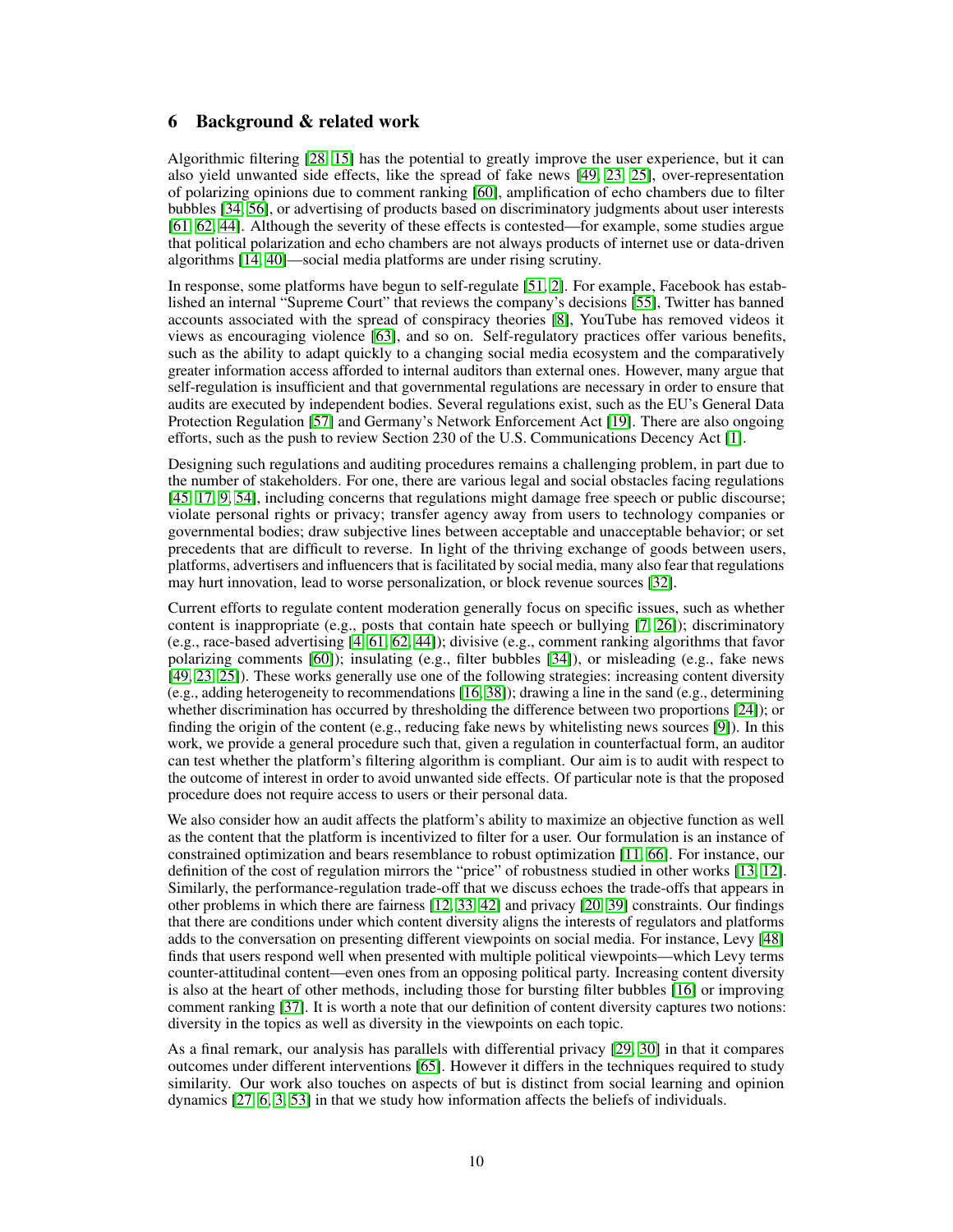# Acknowledgments and Disclosure of Funding

We would like to thank our anonymous reviewers and area chair for their time and suggestions. We would also like to thank the many people who provided feedback along the way, including but certainly not limited to Martin Copenhaver, Hussein Mozannar, Aspen Hopkins, Divya Shanmugam, and Zachary Schiffer. This work was supported in parts by the MIT-IBM project on "Representation Learning as a Tool for Causal Discovery", the NSF TRIPODS Phase II grant towards Foundations of Data Science Institute, the Chyn Duog Shiah Memorial Fellowship, and the Hugh Hampton Young Memorial Fund Fellowship.

*This work has been accepted to the 35th Conference on Neural Information Processing Systems (NeurIPS 2021), Sydney, Australia.*

# **References**

- <span id="page-10-5"></span>[1] 47 U.S. Code 230 - Protection for private blocking and screening of offensive material.
- <span id="page-10-3"></span>[2] Democracy Under Threat: Risk and Solutions in the Era of Disinformation and Data Monopoly.
- <span id="page-10-15"></span>[3] Daron Acemoglu, Munther A. Dahleh, Ilan Lobel, and Asuman Ozdaglar. Bayesian Learning in Social Networks. *The Review of Economic Studies*, 78(4):1201–1236, 2011.
- <span id="page-10-9"></span>[4] Julia Angwin, Ariana Tobin, and Madeleine Varner. Facebook (Still) Letting Housing Advertisers Exclude Users by Race, 2017.
- <span id="page-10-17"></span>[5] R. R. Bahadur. On Fisher's Bound for Asymptotic Variances. *The Annals of Mathematical Statistics*, 35(4):1545–1552, 1964.
- <span id="page-10-14"></span>[6] Abhijit Banerjee. A Simple Model of Herd Behavior. *The Quarterly Journal of Economics*, 107(3):797–817, 1992.
- <span id="page-10-8"></span>[7] BBC News. Social Media: How Can Governments Regulate It? April 2019.
- <span id="page-10-4"></span>[8] BBC News. Twitter suspends 70,000 accounts linked to QAnon. January 2021.
- <span id="page-10-7"></span>[9] Hal Berghel. Lies, Damn Lies, and Fake News. *Computer*, 50(2):80–85, 2017.
- <span id="page-10-0"></span>[10] J.M. Bernardo and A.F.M. Smith. *Bayesian Theory*. Wiley Series in Probability and Statistics. Wiley, 2009.
- <span id="page-10-11"></span>[11] Dimitris Bertsimas, David B. Brown, and Constantine Caramanis. Theory and Applications of Robust Optimization. *SIAM Review*, 53(3):464–501, 2011.
- <span id="page-10-13"></span>[12] Dimitris Bertsimas, Vivek F. Farias, and Nikolaos Trichakis. The Price of Fairness. *Operations Research*, 59(1):17–31, 2011.
- <span id="page-10-12"></span>[13] Dimitris Bertsimas and Melvyn Sim. The Price of Robustness. *Operations Research*, 52(1):35– 53, 2004.
- <span id="page-10-2"></span>[14] Levi Boxell, Matthew Gentzkow, and Jesse M Shapiro. Greater internet use is not associated with faster growth in political polarization among us demographic groups. *Proceedings of the National Academy of Sciences*, 114(40):10612–10617, 2017.
- <span id="page-10-1"></span>[15] Engin Bozdag. Bias in algorithmic filtering and personalization. *Ethics and Information Technology*, 15(3):209–227, 2013.
- <span id="page-10-10"></span>[16] Engin Bozdag and Jeroen van den Hoven. Breaking the filter bubble: democracy and design. *Ethics and Information Technology*, 17(4):249–265, 2015.
- <span id="page-10-6"></span>[17] Valerie C. Brannon. Free Speech and the Regulation of Social Media Content, 2019.
- <span id="page-10-16"></span>[18] Sébastien Bubeck and Nicolo Cesa-Bianchi. Regret analysis of stochastic and nonstochastic multi-armed bandit problems. *arXiv preprint arXiv:1204.5721*, 2012.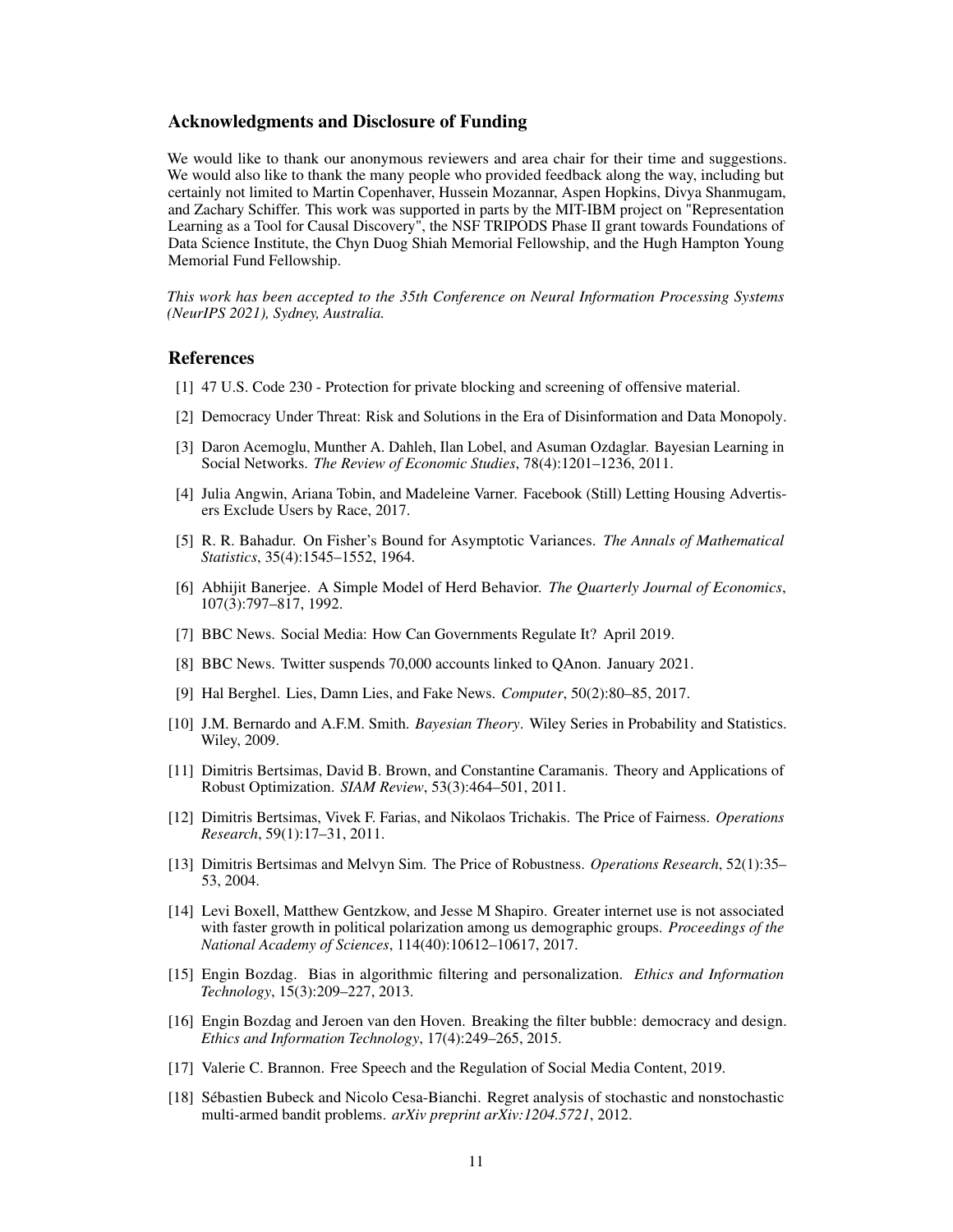- <span id="page-11-8"></span>[19] German Bundestag. Act to Improve Enforcement of the Law in Social Networks (Network Enforcement Act), 2017.
- <span id="page-11-13"></span>[20] James Campbell, Avi Goldfarb, and Catherine Tucker. Privacy Regulation and Market Structure. *Journal of Economics & Management Strategy*, 24(1):47–73, 2015.
- <span id="page-11-1"></span>[21] George Casella and Roger L Berger. *Statistical inference*. Cengage Learning, 2021.
- <span id="page-11-2"></span>[22] Nick Chater, Joshua B Tenenbaum, and Alan Yuille. Probabilistic models of cognition: Conceptual foundations. *Trends in cognitive sciences*, 10(7):287–291, 2006.
- <span id="page-11-5"></span>[23] Bobby Chesney and Danielle Citron. Deep Fakes: A Looming Challenge for Privacy, Democracy, and National Security. *California Law Review*, 107:1753–1820, 2019.
- <span id="page-11-11"></span>[24] Alexandra Chouldechova. Fair Prediction with Disparate Impact: A Study of Bias in Recidivism Prediction Instruments. *Big Data*, 5(2):153–163, 2017.
- <span id="page-11-6"></span>[25] Damian Collins, Clive Efford, Julie Elliott, Paul Farrelly, Simon Hart, Julian Knight, Ian C. Lucas, Brendan O'Hara, Rebecca Pow, Jo Stevens, and Giles Watling. Disinformation and 'fake news': Final Report, February 2019.
- <span id="page-11-10"></span>[26] Thomas Davidson, Dana Warmsley, Michael Macy, and Ingmar Weber. Automated Hate Speech Detection and the Problem of Offensive Language. In *Proceedings of the Eleventh International AAAI Conference on Web and Social Media*. AAAI, 2017.
- <span id="page-11-17"></span>[27] Morris H. DeGroot. Reaching a Consensus. *Journal of the American Statistical Association*, 69(345):118–121, 1974.
- <span id="page-11-4"></span>[28] Michael A. DeVito, Darren Gergle, and Jeremy Birnholtz. "Algorithms Ruin Everything" #RIPTwitter, Folk Theories, and Resistance to Algorithmic Change in Social Media. In *Proceedings of the 2017 CHI Conference on Human Factors in Computing Systems*, CHI '17, pages 3163–3174. Association for Computing Machinery, 2017.
- <span id="page-11-15"></span>[29] Cynthia Dwork, Frank McSherry, Kobbi Nissim, and Adam Smith. Calibrating Noise to Sensitivity in Private Data Analysis. In Shai Halevi and Tal Rabin, editors, *Theory of Cryptography*, pages 265–284. Springer, 2006.
- <span id="page-11-16"></span>[30] Cynthia Dwork and Aaron Roth. The Algorithmic Foundations of Differential Privacy. *Foundations and Trends in Theoretical Computer Science*, 9(3-4):211–407, 2013.
- <span id="page-11-3"></span>[31] Frederick Eberhardt and David Danks. Confirmation in the cognitive sciences: The problematic case of bayesian models. *Minds and Machines*, 21(3):389–410, 2011.
- <span id="page-11-9"></span>[32] Benedict Evans. Regulating technology. [https://www.ben-evans.com/benedictevans/](https://www.ben-evans.com/benedictevans/2020/7/23/regulating-technology) [2020/7/23/regulating-technology](https://www.ben-evans.com/benedictevans/2020/7/23/regulating-technology), July 2020.
- <span id="page-11-12"></span>[33] Michael Feldman, Sorelle A. Friedler, John Moeller, Carlos Scheidegger, and Suresh Venkatasubramanian. Certifying and Removing Disparate Impact. In *Proceedings of the 21st ACM SIGKDD International Conference on Knowledge Discovery and Data Mining*, KDD '15, pages 259–268. Association for Computing Machinery, 2015.
- <span id="page-11-7"></span>[34] Seth Flaxman, Sharad Goel, and Justin M. Rao. Filter bubbles, echo chambers, and online news consumption. *Public Opinion Quarterly*, 80(S1):298–320, March 2016.
- <span id="page-11-0"></span>[35] Federico Germani and Nikola Biller-Andorno. The anti-vaccination infodemic on social media: A behavioral analysis. *PLOS ONE*, 16(3):1–14, 03 2021.
- <span id="page-11-18"></span>[36] Ali Ghobadzadeh, Sayed Jalal Zahabi, and Ali A. Tadaion. The role of MVU estimator and CRB in binary composite hypothesis test. In *2009 IEEE International Symposium on Information Theory*, pages 973–976. IEEE, 2009.
- <span id="page-11-14"></span>[37] Giorgos Giannopoulos, Marios Koniaris, Ingmar Weber, Alejandro Jaimes, and Timos Sellis. Algorithms and criteria for diversification of news article comments. *Journal of Intelligent Information Systems*, 44(1):1–47, 2014.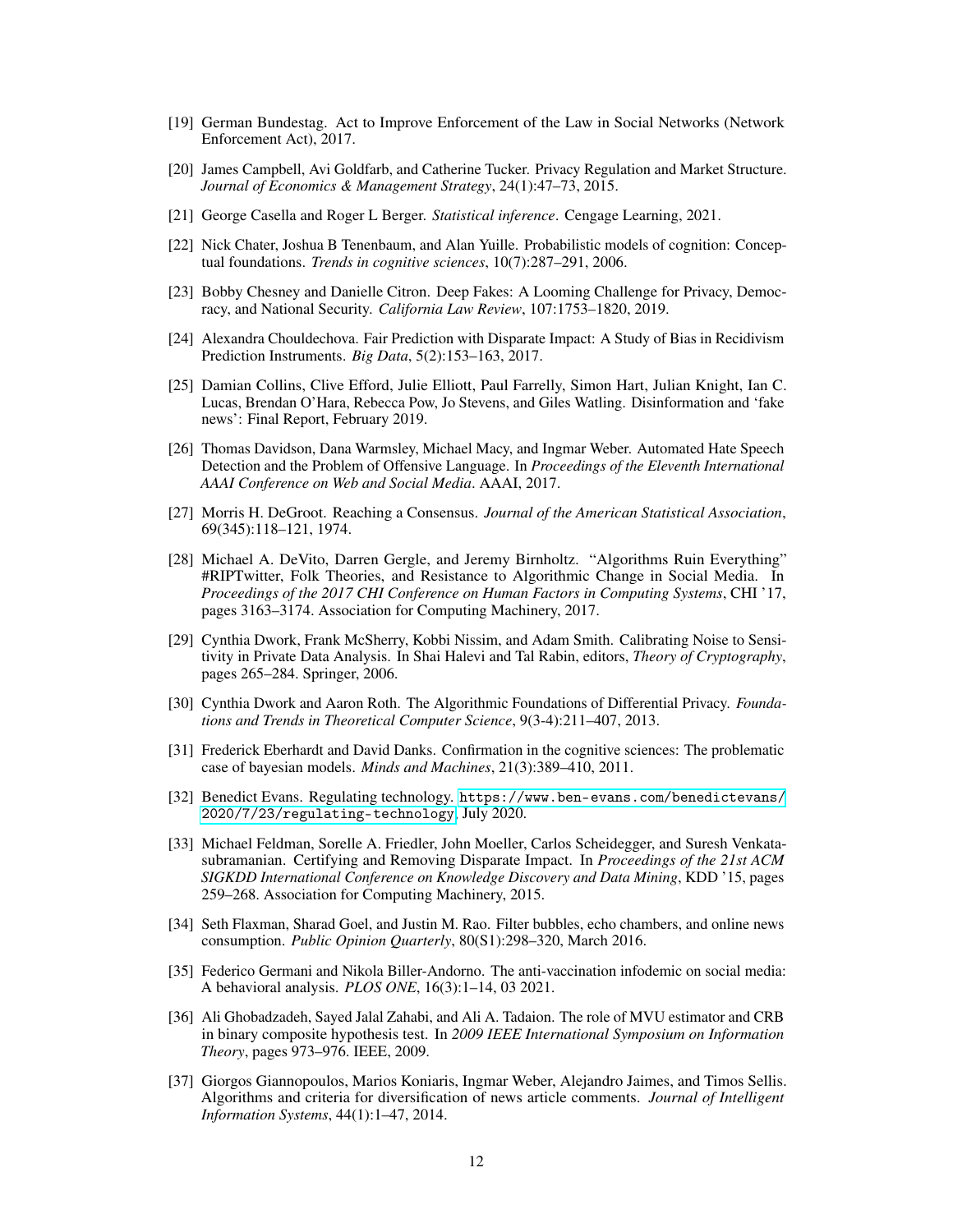- <span id="page-12-15"></span>[38] Natali Helberger, Kari Karppinen, and Lucia D'Acunto. Exposure diversity as a design principle for recommender systems. *Information, Communication & Society*, 21(2):191–207, 2018.
- <span id="page-12-17"></span>[39] Dennis D. Hirsch. The Law and Policy of Online Privacy: Regulation, Self-Regulation, or Co-rRegulation. *Seattle University Law Review*, 34:439, January 2011.
- <span id="page-12-9"></span>[40] Homa Hosseinmardi, Amir Ghasemian, Aaron Clauset, David M Rothschild, Markus Mobius, and Duncan J Watts. Evaluating the scale, growth, and origins of right-wing echo chambers on youtube. *arXiv preprint arXiv:2011.12843*, 2020.
- <span id="page-12-1"></span>[41] Lily Hu and Issa Kohler-Hausmann. What's sex got to do with machine learning. *arXiv preprint arXiv:2006.01770*, 2020.
- <span id="page-12-16"></span>[42] Toshihiro Kamishima, Shotaro Akaho, and Jun Sakuma. Fairness-aware Learning through Regularization Approach. In *Proceedings of 11th International Conference on Data Mining Workshops*, pages 643–650. IEEE, 2011.
- <span id="page-12-3"></span>[43] Atoosa Kasirzadeh and Andrew Smart. The use and misuse of counterfactuals in ethical machine learning. In *Proceedings of the 2021 ACM Conference on Fairness, Accountability, and Transparency*, pages 228–236, 2021.
- <span id="page-12-8"></span>[44] Pauline T. Kim and Sharion Scott. Discrimination in Online Employment Recruiting. *St. Louis University Law Journal*, 63:93, 2018.
- <span id="page-12-13"></span>[45] Kate Klonick. The New Governors: The People, Rules, and Processes Governing Online Speech. *Harvard Law Review*, 131:1598–1670, 2017.
- <span id="page-12-5"></span>[46] E. L. Lehmann and George Casella. *Theory of Point Estimation*. Springer-Verlag, New York, NY, USA, 2nd edition, 1998.
- <span id="page-12-4"></span>[47] Erich Leo Lehmann, Joseph P Romano, and George Casella. *Testing statistical hypotheses*, volume 3. Springer, 2005.
- <span id="page-12-18"></span>[48] Ro'ee Levy. Social media, news consumption, and polarization: Evidence from a field experiment. *American economic review*, 111(3):831–70, 2021.
- <span id="page-12-6"></span>[49] Becca Lewis and Alice E. Marwick. Media Manipulation and Disinformation Online. *New York: Data & Society Research Institute*, 2017.
- <span id="page-12-20"></span>[50] Alexander Ly, Maarten Marsman, Josine Verhagen, Raoul Grasman, and Eric-Jan Wagenmakers. A Tutorial on Fisher Information. *Journal of Mathematical Psychology*, 80:40–55, 2017.
- <span id="page-12-10"></span>[51] Rotem Medzini. Enhanced self-regulation: The case of facebook's content governance. *New Media & Society*, page 1461444821989352, 2021.
- <span id="page-12-2"></span>[52] Alan Mishler, Edward H Kennedy, and Alexandra Chouldechova. Fairness in risk assessment instruments: Post-processing to achieve counterfactual equalized odds. In *Proceedings of the 2021 ACM Conference on Fairness, Accountability, and Transparency*, pages 386–400, 2021.
- <span id="page-12-19"></span>[53] Pooya Molavi, Alireza Tahbaz-Salehi, and Ali Jadbabaie. A Theory of Non-Bayesian Social Learning. *Econometrica*, 86(2):445–490, March 2018.
- <span id="page-12-14"></span>[54] Jonathan A. Obar and Steven S. Wildman. Social Media Definition and the Governance Challenge. *Telecommunications Policy*, 39(9):745–750, 2015.
- <span id="page-12-11"></span>[55] Oversight Board. Ensuring respect for free expression, through independent judgment. March 2020.
- <span id="page-12-7"></span>[56] Eli Pariser. *The Filter Bubble: How the New Personalized Web Is Changing What We Read and How We Think*. Penguin Publishing Group, 2011.
- <span id="page-12-12"></span>[57] The European Parliament and the Council of the European Union. General Data Protection Regulation.
- <span id="page-12-0"></span>[58] J. Pearl, M. Glymour, and N.P. Jewell. *Causal Inference in Statistics: A Primer*. Wiley, 2016.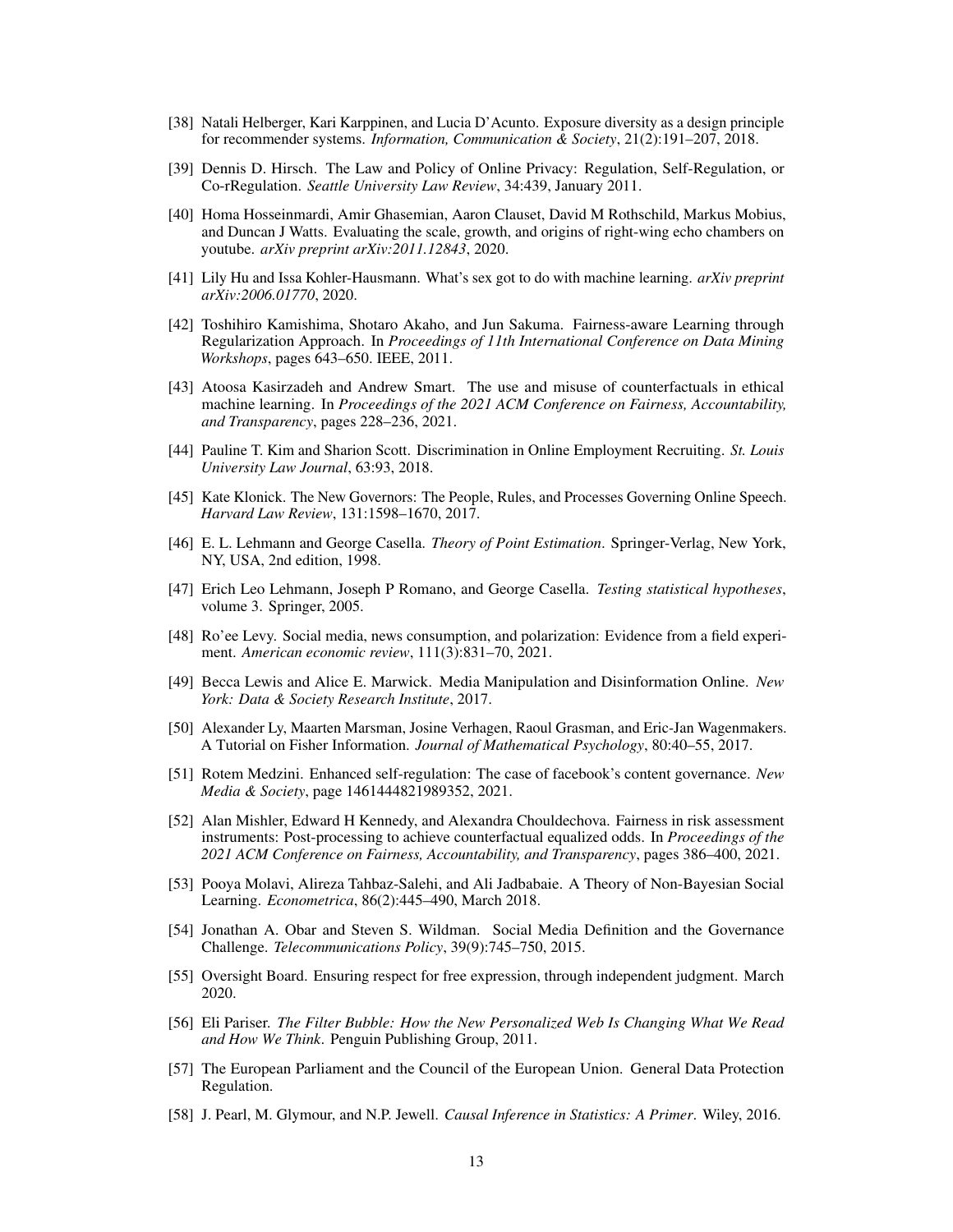- <span id="page-13-1"></span>[59] Stephen Portnoy. Asymptotic efficiency of minimum variance unbiased estimators. *The Annals of Statistics*, pages 522–529, 1977.
- <span id="page-13-2"></span>[60] Stefan Siersdorfer, Sergiu Chelaru, Jose San Pedro, Ismail Sengor Altingovde, and Wolfgang Nejdl. Analyzing and Mining Comments and Comment Ratings on the Social Web. *ACM Transactions on the Web*, 8(3), July 2014.
- <span id="page-13-3"></span>[61] Till Speicher, Muhammad Ali, Giridhari Venkatadri, Filipe Nunes Ribeiro, George Arvanitakis, Fabrício Benevenuto, Krishna P. Gummadi, Patrick Loiseau, and Alan Mislove. Potential for Discrimination in Online Targeted Advertising. In Sorelle A. Friedler and Christo Wilson, editors, *Proceedings of the 1st Conference on Fairness, Accountability and Transparency*, volume 81 of *Proceedings of Machine Learning Research*, pages 5–19, New York, NY, USA, 23–24 Feb 2018. PMLR.
- <span id="page-13-4"></span>[62] Latanya Sweeney. Discrimination in Online Ad Delivery. *Queue*, 11(3):10–29, March 2013.
- <span id="page-13-5"></span>[63] The Independent. Amid Capitol violence, Facebook, YouTube remove Trump video. January 2021.
- <span id="page-13-0"></span>[64] Sandra Wachter. Affinity profiling and discrimination by association in online behavioural advertising. *Berkeley Technology Law Journal*, 35(2), 2020.
- <span id="page-13-7"></span>[65] Larry Wasserman and Shuheng Zhou. A Statistical Framework for Differential Privacy. *Journal of the American Statistical Association*, 105(489):375–389, 2010.
- <span id="page-13-6"></span>[66] Wolfram Wiesemann, Daniel Kuhn, and Melvyn Sim. Distributionally Robust Convex Optimization. *Operations Research*, 62(6):1358–1376, 2014.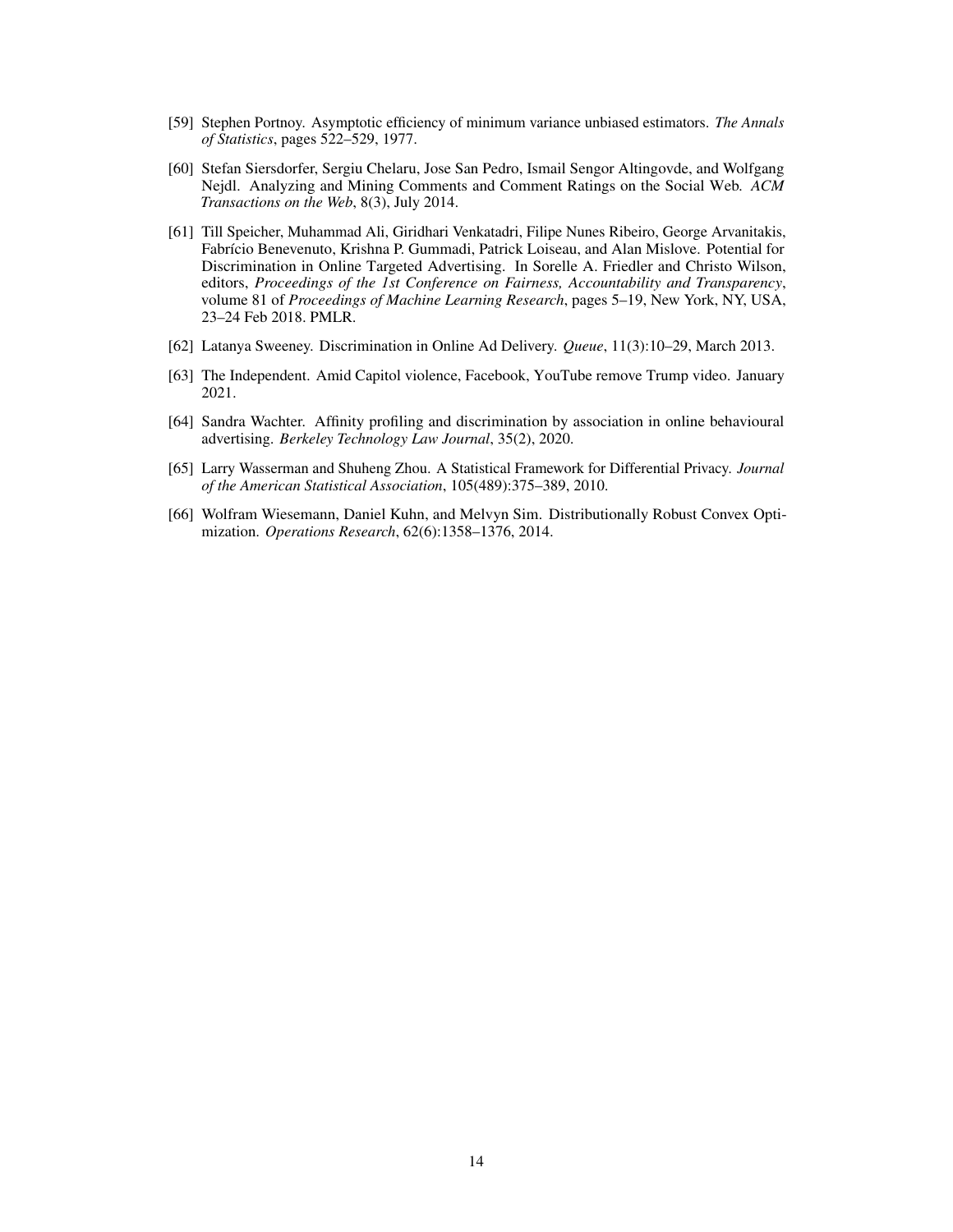# **Checklist**

- 1. For all authors...
	- (a) Do the main claims made in the abstract and introduction accurately reflect the paper's contributions and scope? [Yes]
	- (b) Did you describe the limitations of your work? [Yes] We describe the scope of our work in Section [6.](#page-9-0) We also discuss the limitations of our work throughout Sections [2](#page-1-0)[-5.](#page-7-1) We make a few additional remarks in Appendix [D.](#page-21-0)
	- (c) Did you discuss any potential negative societal impacts of your work? [Yes] We discuss the potential negative impacts of the work in Appendix [D](#page-21-0) and in Section [5.](#page-7-1)
	- (d) Have you read the ethics review guidelines and ensured that your paper conforms to them? [Yes]
- 2. If you are including theoretical results...
	- (a) Did you state the full set of assumptions of all theoretical results? [Yes]
	- (b) Did you include complete proofs of all theoretical results? [Yes] All proofs are given in the Appendix.
- 3. If you ran experiments...
	- (a) Did you include the code, data, and instructions needed to reproduce the main experimental results (either in the supplemental material or as a URL)? [N/A] We did not run experiments.
	- (b) Did you specify all the training details (e.g., data splits, hyperparameters, how they were chosen)? [N/A]
	- (c) Did you report error bars (e.g., with respect to the random seed after running experiments multiple times)? [N/A]
	- (d) Did you include the total amount of compute and the type of resources used (e.g., type of GPUs, internal cluster, or cloud provider)? [N/A]
- 4. If you are using existing assets (e.g., code, data, models) or curating/releasing new assets...
	- (a) If your work uses existing assets, did you cite the creators? [N/A] We do not use existing assets or curate/release assets.
	- (b) Did you mention the license of the assets? [N/A]
	- (c) Did you include any new assets either in the supplemental material or as a URL?  $[N/A]$
	- (d) Did you discuss whether and how consent was obtained from people whose data you're using/curating? [N/A]
	- (e) Did you discuss whether the data you are using/curating contains personally identifiable information or offensive content? [N/A]
- 5. If you used crowdsourcing or conducted research with human subjects...
	- (a) Did you include the full text of instructions given to participants and screenshots, if applicable? [N/A] We did not use crowdsourcing or conduct research with human subjects.
	- (b) Did you describe any potential participant risks, with links to Institutional Review Board (IRB) approvals, if applicable? [N/A]
	- (c) Did you include the estimated hourly wage paid to participants and the total amount spent on participant compensation? [N/A]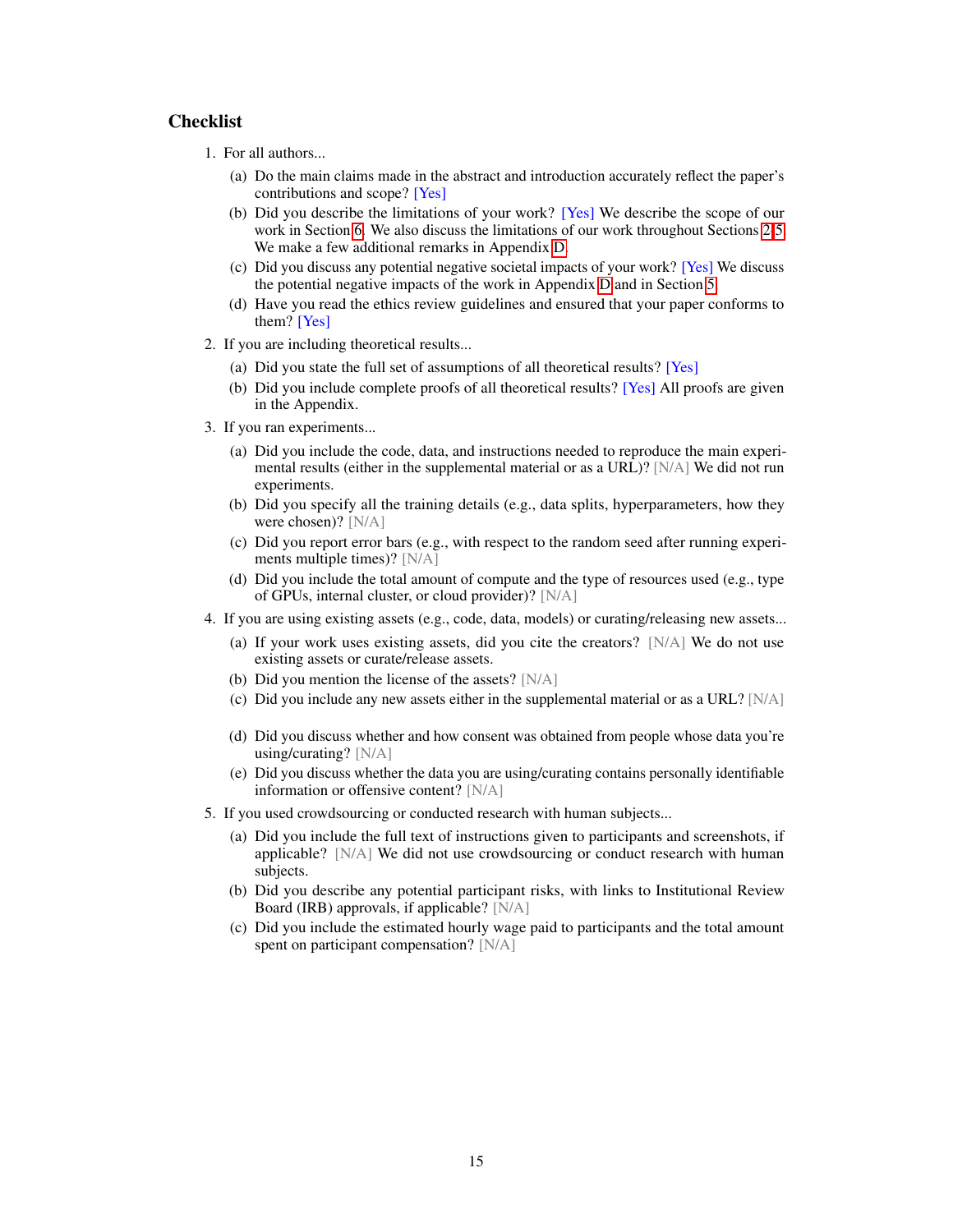# Appendix

# A Toy example

In this section, we provide and expand upon a toy example. Recall that the inputs  $x$  and  $x'$  need not correspond to real users but could instead represent hypothetical users.

<span id="page-15-1"></span>Example 6. *Suppose that the regulatory guideline requires that users in the same geographical location receive similar weather forecasts. This can be written as "the weather forecasts that are selected by* F *should be similar for all users in the same geographical location", and* S *could be a randomly generated set of user pairs, where each pair corresponds to two (hypothetical) users in the same geographical location, and* S *could contain pairs across many locations.*



<span id="page-15-0"></span>Figure 1: Visualization of toy example.

Figure [1](#page-15-0) visualizes counterfactual regulations. In the left-most panel, a filtering algorithm  $\mathcal F$  takes in counterfactual inputs x and x' and produces the feeds Z and  $Z'$ . The middle panel visualizes this relationship graphically. Because a counterfactual regulation requires that  $\mathcal F$  behave similarly under x and x', the regulation is effectively requiring that the feeds  $\overline{Z}$  and  $Z'$  are sufficiently similar (or, graphically, that they are close in  $\mathcal{Z}$ ). The question of how to quantify "similarity" is addressed in Section [2.2.](#page-2-2) The toy example in Example [6](#page-15-1) is illustrated in the right-most panel. Requiring that the weather information is similar for users in the same location can be tested by randomly selecting pairs of users  $(x, x')$  in the same location, placing these pairs in S, then running the audit over S.



<span id="page-15-2"></span>Figure 2: Understanding the role of the MVUE (see Section [4.2\)](#page-5-3).

Figure [2](#page-15-2) visualizes the intuition behind the MVUE discussed in Section [4.2.](#page-5-3) Specifically, it illustrates why the MVUE  $\mathcal{L}^+$  corresponds to the user whose decisions are most sensitive to Z. Suppose that a user's feed Z contains content about the chance of rain and the user is deciding whether to bring an umbrella. Suppose the content in  $Z = \mathcal{F}(\mathbf{x})$  reflects the actual chance of rain while  $Z' = \mathcal{F}(\mathbf{x}')$ contains disproportionately more content suggesting that it will rain. Perhaps  $Z$  is shown to children while  $Z'$  is shown to adults to encourage them to buy umbrellas. Let there be three hypothetical users with estimators  $\mathcal{L}^+$ ,  $\mathcal{L}^1$ , and  $\mathcal{L}^2$ , as indicated in the left-most panel. (As discussed in Section [4.2,](#page-5-3) every user ingests their content differently. An estimator  $\mathcal L$  is simply a mapping from a feed  $Z$  to the user's belief. In this toy example, we study three hypothetical users.)

In the left-most panel, each plot visualizes one of the user's belief  $p_z(\cdot; \hat{\theta})$  about whether it will rain U given Z (in solid blue) or given Z' (in dashed red), where  $U < 0$  suggests that it will not rain and  $U > 0$  suggests that it will rain.  $\mathcal{L}^+$  is the MVUE,  $\mathcal{L}^1$  is a biased estimator (it is biased to the right such that the user tends to believe it will rain today no matter what the forecasts say), and  $\mathcal{L}^2$  is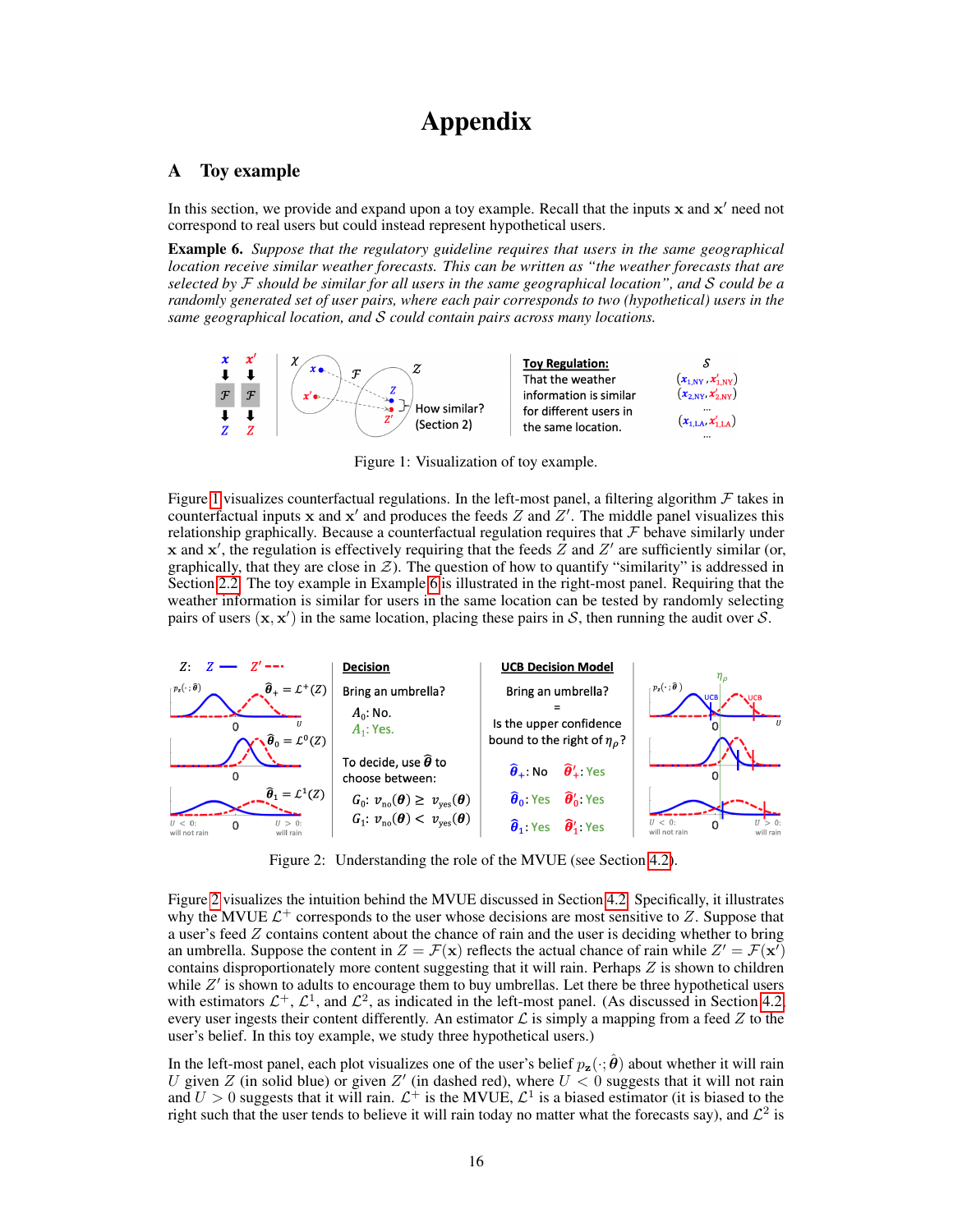an unbiased estimator with higher variance than  $\mathcal{L}^+$  (the user does not put much confidence in the forecasts, so its belief is less "peaky" than the MVUE's).

In the second panel, we write the decision of whether to bring an umbrella in terms of the setup in Section [4.2.](#page-5-3) Specifically, if the user knew that the true chance of rain as given by  $\theta$ , they would bring an umbrella if  $v_{\text{ves}}(\theta) > v_{\text{no}}(\theta)$  and would not bring an umbrella, otherwise, where  $v_i$  denotes the value that the user places on each option. For example,  $v_i$  may balance the user's dislike of carrying an umbrella with the user's dislike of walking in the rain, and  $v_i$  may differ across individuals.

The third panel explains how the user would make a decision under the upper confidence bound (UCB) decision model, a popular model in the bandit literature [\[18\]](#page-10-16). Here  $\theta$  captures the reward and sampling history of the bandit (i.e., the past experiences of a user with respect to rain and weather forecasts), and  $v_i(\theta)$  would give the UCB of arm i (i.e., of the choices to and not to bring an umbrella). As written in the third panel, under the UCB decision model, the user would choose to bring an umbrella if the UCB of their belief is to the right of some threshold  $\eta_{\rho}$  (for details on  $\eta_{\rho}$ , see Section [4.2\)](#page-5-3) and would not bring an umbrella, otherwise.

In order to understand what decision each of the three users corresponding to  $\mathcal{L}^+$ ,  $\mathcal{L}^1$ , and  $\mathcal{L}^2$  would do, examine the fourth (right-most) panel. Let the threshold  $\eta_{\rho}$  be given by the thin vertical line, as marked. Let the UCB for Z and  $\overline{Z}$  be given by the blue and red thick lines, as indicated in the top-most plot (the blue line is always to the left of the red line). We see that, for this choice of  $\eta_{\rho}$ , the MVUE would not choose to bring an umbrella under  $Z$  but would choose to do so under  $Z'$ . We also see that the users corresponding to  $\mathcal{L}^1$  and  $\mathcal{L}^2$  would choose to bring umbrellas under both Z and Z'. These choices are also written in the third-panel from the left.

The goal of Figure [2](#page-15-2) is to provide intuition for why the MVUE corresponds to the "most gullible user": the hypothetical user whose decisions are most affected by their content. Recall that  $Z'$ indicates that it is more likely to rain than Z. As illustrated in the example, the MVUE is the only estimator among the three for which the user's decision is different when shown  $Z$  versus  $Z'$ , whereas the users corresponding to the other estimators are less affected by the content that they see: their decisions remain the same under  $Z$  and  $Z'$ . This example confirms the discussion in Section [4.2](#page-5-3) that the decisions of the MVUE are more sensitive to whether the content is  $Z$  or  $Z'$  than the decisions of other users (i.e., other estimators). Therefore, if we wish to enforce similarity between users' decision-making behavior under Z and Z'—or, equivalently, under the inputs x and  $x'$ —then the MVUE provides an "upper bound" on the sensitivity of users' decisions to their content.

For intuition on why the MVUE is the "most gullible user", recall that the MVUE is the unbiased estimator with the lowest variance. Suppose that a user's estimate  $\mathcal{L}(Z)$  differs from  $\mathcal{L}^{+}(Z)$ . By definition, this estimate is biased or has higher variance. When biased, the user's estimate is consistently pulled by some factor other than Z. For example, a user who remains pro-vaccine no matter what content they see has a biased estimator. When the user's estimate has higher variance than the MVUE's, it is an indication that the user places less confidence than the MVUE in what they glean from  $Z$ . For example, the user could be skeptical of what they see on social media or scrolling very quickly and only reading headlines. In this way, the MVUE corresponds to the user the user who "hangs on every word"—whose decisions are most affected by their content Z.



<span id="page-16-0"></span>Figure 3: Visualizing the cost of regulation and the connection to content diversity.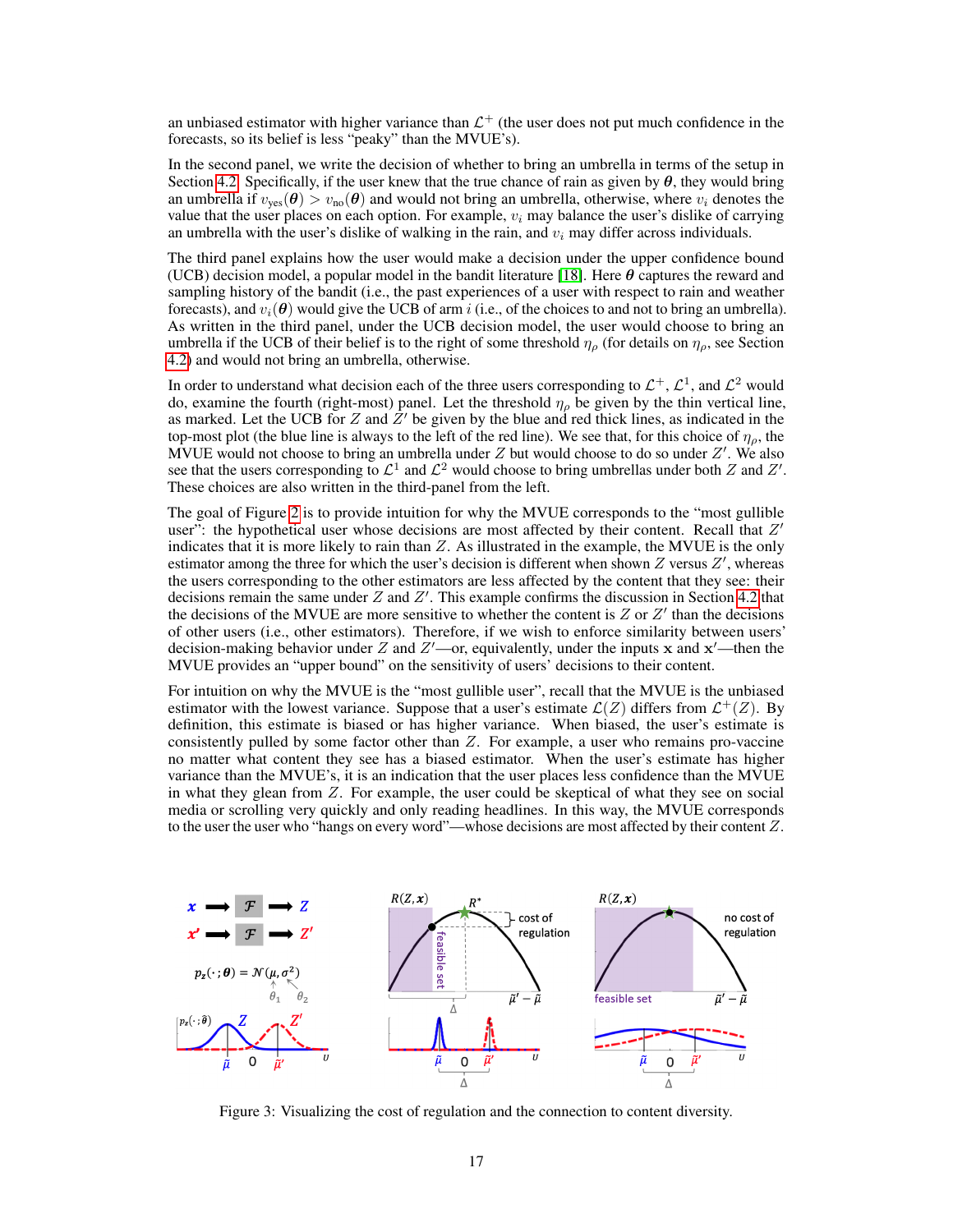Figure [3](#page-16-0) visualizes the cost of regulation and illustrates why increasing content diversity can reduce the cost of regulation. In this example, suppose that  $p_{z}(\cdot;\boldsymbol{\theta})$  are 1-D Gaussian, as in Example [5.](#page-8-4) We examine how different choices of  $(Z, Z')$  affect (a) the feasible set and (b) the platform's cost of regulation. In the left-most panel, we re-iterate that  $Z = \mathcal{F}(\mathbf{x})$  and  $Z' = \mathcal{F}(\mathbf{x}')$ . As stated above, we assume that Θ parameterizes the family of 1-D Gaussian. The bottom of the left-most panel provides an example of how an estimator  $\mathcal L$  would behave if given two feeds Z and Z' where Z is a 1-D Gaussian centered to the left of 0,  $Z'$  is a 1-D Gaussian centered to the right of 0, and both have the same variance  $\sigma^2$ . For this example, we assume that the variance  $\sigma^2$  is the same for Z and Z'. Specifically, the distribution under  $\hat{\theta} = \mathcal{L}(Z)$  is plotted in solid blue while the distribution under  $\hat{\theta} = \mathcal{L}(Z')$  is plotted in dashed red. For the purposes of this example, one can assume that  $\mathcal{L} = \mathcal{L}^+$  is the MVUE, and we denote the estimate of  $\theta$  by  $\tilde{\theta}$  to be consistent with the notation in the main text.

The middle and right-most panels visualize the cost of regulation under two different choices of  $(Z, Z')$ . In the middle panel, Z and Z' are chosen such that the distributions  $p(\cdot; \tilde{\theta})$  under Z and Z' are given in the middle-bottom. Specifically,  $\tilde{\mu}$  and  $\tilde{\mu}'$  are  $\Delta$  apart, and the variance  $\sigma^2$  is fairly small.

Suppose that, as in Example [5,](#page-8-4) R is a function of the means (i.e., of  $\tilde{\mu}$  and  $\tilde{\mu}'$ ) but not of the variance  $\sigma^2$ . Furthermore, suppose that the platform maximizes its reward R when  $\tilde{\mu}' - \tilde{\mu} = \Delta$ , as visualized by the green star in the top middle plot. As explained in Section [5,](#page-7-1) a regulation restricts the platform's choice of feeds from Z to the feasible set  $\mathcal{Z}(S)$ , which is a subset of Z. In the top middle panel, we visualize the feasible set in purple. Specifically, for the given choice of  $\sigma^2$  (as plotted in the bottom middle), the feasible set does not include  $\tilde{\mu}' - \tilde{\mu} = \tilde{\Delta}$ . The maximum reward that the platform can achieve under the regulation for this choice of  $\sigma^2$  is indicated by the black dot, and the vertical distance between the green star and black dot is the cost of regulation.

However, if the platform still chooses Z and Z' such that  $\tilde{\mu}' - \tilde{\mu} = \Delta$  but increase the variance  $\sigma^2$ , the story is different. In the right-most panel, we show that, for a larger  $\sigma^2$ , the feasible set expands to include  $\tilde{\mu}' - \tilde{\mu} = \Delta$ . As such, the reward-maximizing solution is contained within the feasible set, and there is no cost of regulation. In this way, adding a sufficient amount of content diversity can reduce the cost of regulation, thereby allowing the platform to achieve high reward while also complying with the regulation.

Mathematically, this example is explained by Theorem [3](#page-7-3) and discussed in Example [5.](#page-8-4) Expanding on the discussion in Example [5,](#page-8-4) recall that, when  $\theta = (\mu, \sigma^2)$ ,  $\Theta = \mathbb{R} \times \mathbb{R}_{\geq 0}$ ,  $\mathcal{P} = \{ \mathcal{N}(\mu, \sigma^2) \}$ .  $(\mu, \sigma^2) \in \Theta$  is the family of 1-D Gaussian distributions, and R is a function of  $\mu$  but not  $\sigma^2$  (as in Figure [3\)](#page-16-0), then  $I((\mu, \sigma^2))$  = diag( $\sigma^{-2}, \sigma^{-4}/2$ ),  $\bar{\theta}_{\Omega} = (0, 1)$ , and

<span id="page-17-1"></span>
$$
\mathbf{v}^{\top} I(\boldsymbol{\theta} + \kappa \bar{\boldsymbol{\theta}}_{\Omega}) \mathbf{v} = v_1^2 / (\sigma^2 + \kappa) + v_2^2 / (2(\sigma^2 + \kappa)^2). \tag{5}
$$

This quantity becomes very small if  $\kappa$  is very large. It turns out that making this quantity small is precisely what we want and that making  $\kappa$  large is the same as increasing the content diversity of a feed because  $\theta + \kappa \bar{\theta}_{\Omega} = (\mu, \sigma^2 + \kappa)$ . To see this connection, recall that a pair of feeds Z and Z' passes regulation if  $(\mathcal{L}^+(Z) - \mathcal{L}^+(Z'))^{\top} I(\mathcal{L}^+(Z))(\mathcal{L}^+(Z) - \mathcal{L}^+(Z')) < \frac{2}{m}\chi^2_r(1-\epsilon)$ , Therefore, given a feed  $Z^*$  for which  $\mathcal{L}^+(Z^*) = \tilde{\theta}^*$  and  $R(Z^*, \mathbf{x})$  is the maximum achievable reward, one can create a new feed Z that passes regulation by taking  $Z^*$  and increasing its content diversity such that  $\mathcal{L}^+(Z) = (\mu^*, (\sigma^*)^2 + \kappa)$ . By [\(5\)](#page-17-1), the quantity  $(\mathcal{L}^+(Z) - \mathcal{L}^+(Z'))^{\top} I(\mathcal{L}^+(Z))(\mathcal{L}^+(Z) - \mathcal{L}^+(Z'))$ can be made arbitrarily small by taking  $\kappa$  to be large, which means that Z is in the feasible set. Moreover, since R does not depend on the variance,  $R(Z, x) = R(Z^*, x)$ . Note that this example is highly simplified as an illustration, but the intuition that it provides holds more generally.

# <span id="page-17-0"></span>B Technical details

Recall that the Fisher information matrix  $I(\theta) \in \mathbb{R}^{r \times r}$  is a positive semi-definite matrix, where the  $(i, j)$ -th entry is given by:

$$
[I(\boldsymbol{\theta})]_{ij} = \mathbb{E}_{\mathbf{z} \sim p_{\mathbf{z}}(\cdot; \boldsymbol{\theta})} \left[ \frac{\partial}{\partial \theta_i} \log p_{\mathbf{z}}(\mathbf{z}; \boldsymbol{\theta}) \frac{\partial}{\partial \theta_j} \log p_{\mathbf{z}}(\mathbf{z}; \boldsymbol{\theta}) \right]
$$

Recall that Z is generated by drawing m samples from  $p_{z}(\cdot; \theta)$ , where  $\theta \in \Theta$ . Recall further that  $\mathcal{L}: \mathcal{Z} \to \Theta$  denotes an estimator. An estimator  $\mathcal{L}$  is asymptotically normal and efficient if:

$$
\sqrt{m}\left(\mathcal{L}(Z)-\boldsymbol{\theta}\right) \stackrel{d}{\rightarrow} \mathcal{N}(\mathbf{0}_r, I^{-1}(\boldsymbol{\theta})),\tag{6}
$$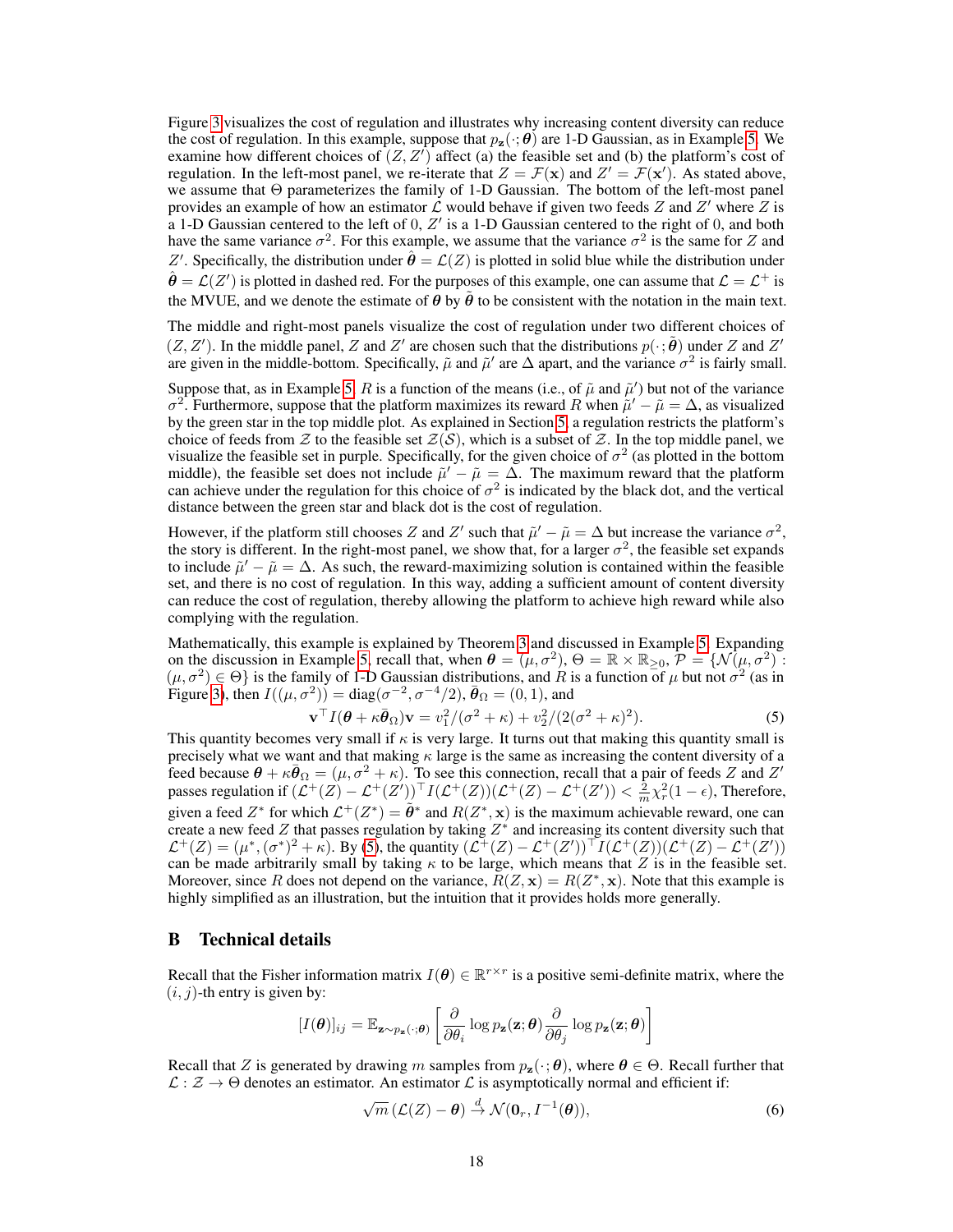as  $m \to \infty$  for all  $\theta \in \Theta$  where  $I^{-1}(\theta)$  denotes the inverse of the Fisher information matrix at  $\theta$ . Lastly, let  $\mathcal{P} = \{p_{z}(\cdot; \theta): \theta \in \Theta\}$ . The regularity conditions on  $\mathcal{P}$  that are discussed in Theorem [1](#page-5-1) are stated as follows.

- <span id="page-18-0"></span>1.  $\Theta$  is a compact and open set of  $\mathbb{R}^r$ .
- 2. Identifiability:  $\mathbf{z} \stackrel{\text{i.i.d.}}{\sim} p_{\mathbf{z}}(\cdot; \theta)$  for  $\theta \in \Theta$  and  $\theta_1 \neq \theta_2$  implies  $p_{\mathbf{z}}(\cdot; \theta_1)$  and  $p_{\mathbf{z}}(\cdot; \theta_2)$  are distinct.
- 3. Common support: The support of  $p_{\mathbf{z}}(\cdot; \theta)$  is independent of  $\theta \in \Theta$ .
- <span id="page-18-1"></span>4. Differentiability: All the second-order partial deriviates of  $\log p_{z}(z; \theta)$  with respect to  $\theta$ exist and are continuous in  $\theta$ .
- 5. For any  $\theta_0 \in \Theta$ , there exists a neighborhood of  $\theta_0$  and a function  $\Pi(z)$ , where  $\mathbb{E}_{\mathbf{z} \sim p_{\mathbf{z}}(\cdot; \boldsymbol{\theta}_0)}[\Pi(\mathbf{z})] < \infty$  and

$$
\left|\frac{\partial^2}{\partial \theta_i \partial \theta_j} \log p_{\mathbf{z}}(\mathbf{z}; \boldsymbol{\theta})\right| \leq \Pi(\mathbf{z}),
$$

for all  $z \in \mathcal{Z}$ , all  $\theta$  in the neighborhood of  $\theta_0$ , and  $i, j \in [r]$ .

- <span id="page-18-2"></span>6. If  $\theta^*$  is the data generating parameter:
	- (a)  $\frac{\partial}{\partial \theta_i} \log p_{\mathbf{z}}(\mathbf{z}; \boldsymbol{\theta}^*)$  is square integrable for all  $i \in [r]$ .

(b) 
$$
\mathbb{E}_{\mathbf{z} \sim p_{\mathbf{z}}(\cdot; \boldsymbol{\theta}^*)}\left[\frac{\partial}{\partial \theta_i} \log p_{\mathbf{z}}(\mathbf{z}; \boldsymbol{\theta}^*)\right] = 0
$$

(c) The Fisher information at  $\theta^*$  satisfies:

$$
[I(\boldsymbol{\theta}^*)]_{ij} = \mathbb{E}_{\mathbf{z} \sim p_{\mathbf{z}}(\cdot; \boldsymbol{\theta}^*)} \left[ \frac{\partial}{\partial \theta_i} \log p_{\mathbf{z}}(\mathbf{z}; \boldsymbol{\theta}^*) \frac{\partial}{\partial \theta_j} \log p_{\mathbf{z}}(\mathbf{z}; \boldsymbol{\theta}^*) \right]
$$
  
= 
$$
-\mathbb{E}_{\mathbf{z} \sim p_{\mathbf{z}}(\cdot; \boldsymbol{\theta}^*)} \left[ \frac{\partial^2}{\partial \theta_i \theta_j} \log p_{\mathbf{z}}(\mathbf{z}; \boldsymbol{\theta}^*) \right]
$$

(d) Invertibility: Fisher information  $I(\theta^*)$  at  $\theta^*$  is positive-definite and invertible.

- <span id="page-18-3"></span>7. Either all distributions in P are lattice distributions on the same lattice or each  $p_z(\cdot; \theta) \in \mathcal{P}$ has a component such that, for a constant k that is independent of  $\theta$ , the k-fold convolution has a bounded density with respect to the Lebesgue measure.
- <span id="page-18-4"></span>8. For all  $\theta \in \Theta$ , there exists an unbiased estimator  $\mathcal L$  such that  $\mathbb E[|\mathcal L(Z)|] < \infty$ .
- 9.  $\Theta$  is a convex set.

<span id="page-18-5"></span>There are variations on these regularity conditions, and we refer the reader to other works for further details [\[5,](#page-10-17) [46,](#page-12-5) [50\]](#page-12-20). The compactness requirement in Condition [1](#page-18-0) and the continuity requirement in Condition [4](#page-18-1) ensure the existence of the MLE. The remaining statements in Conditions [1](#page-18-0) through [6](#page-18-2) ensure the asymptotic normality of the MLE. Conditions [7-](#page-18-3)[8](#page-18-4) ensure the asymptotic normality of the MVUE (cf. [\[59\]](#page-13-1) for details). Condition [9](#page-18-5) ensures the existence of  $I((\theta + \theta')/2)$  for  $\theta, \theta' \in \Theta$ , and this condition can be relaxed by providing a slightly different statement of Theorem [1](#page-5-1) (e.g., letting  $\theta^*$  be  $\theta(\mathbf{x})$  or  $\theta(\mathbf{x}^{\prime})$ ).

## C Proofs

## C.1 Theorem [1](#page-5-1)

**Theorem 1.** *Consider* [\(1\)](#page-2-1). Let  $\theta^* = (\theta(\mathbf{x}) + \theta(\mathbf{x}'))/2$ . Suppose that  $\mathbf{z}_i$  and  $\mathbf{z}'_i$  are drawn i.i.d. from  $p(\cdot;\theta(\mathbf{x}))$  and  $p(\cdot;\theta(\mathbf{x}'))$ , respectively, for all  $i \in [m]$  and  $\mathcal{P} = \{p_{\mathbf{z}}(\cdot;\theta) : \theta \in \Theta\}$  is a regular *exponential family that meets the regularity conditions stated in Appendix [B.](#page-17-0) If*  $\hat{H}$  *is defined as:* 

$$
\hat{H} = H_1 \iff (\mathcal{L}^+(Z) - \mathcal{L}^+(Z'))^\top I(\boldsymbol{\theta}^*)(\mathcal{L}^+(Z) - \mathcal{L}^+(Z')) \geq \frac{2}{m} \chi^2_r (1 - \epsilon),
$$

*then*  $\mathbb{P}(\hat{H} = H_1|H = H_0) \le \epsilon$  *as*  $m \to \infty$ *. If*  $r = 1$ *, then*  $\hat{H}$  *is the UMPU test as*  $m \to \infty$ *, i.e.,*  $\lim_{m\to\infty} \mathbb{P}(\hat{H} = H_0 | H = H_1) = \alpha^*(\epsilon).$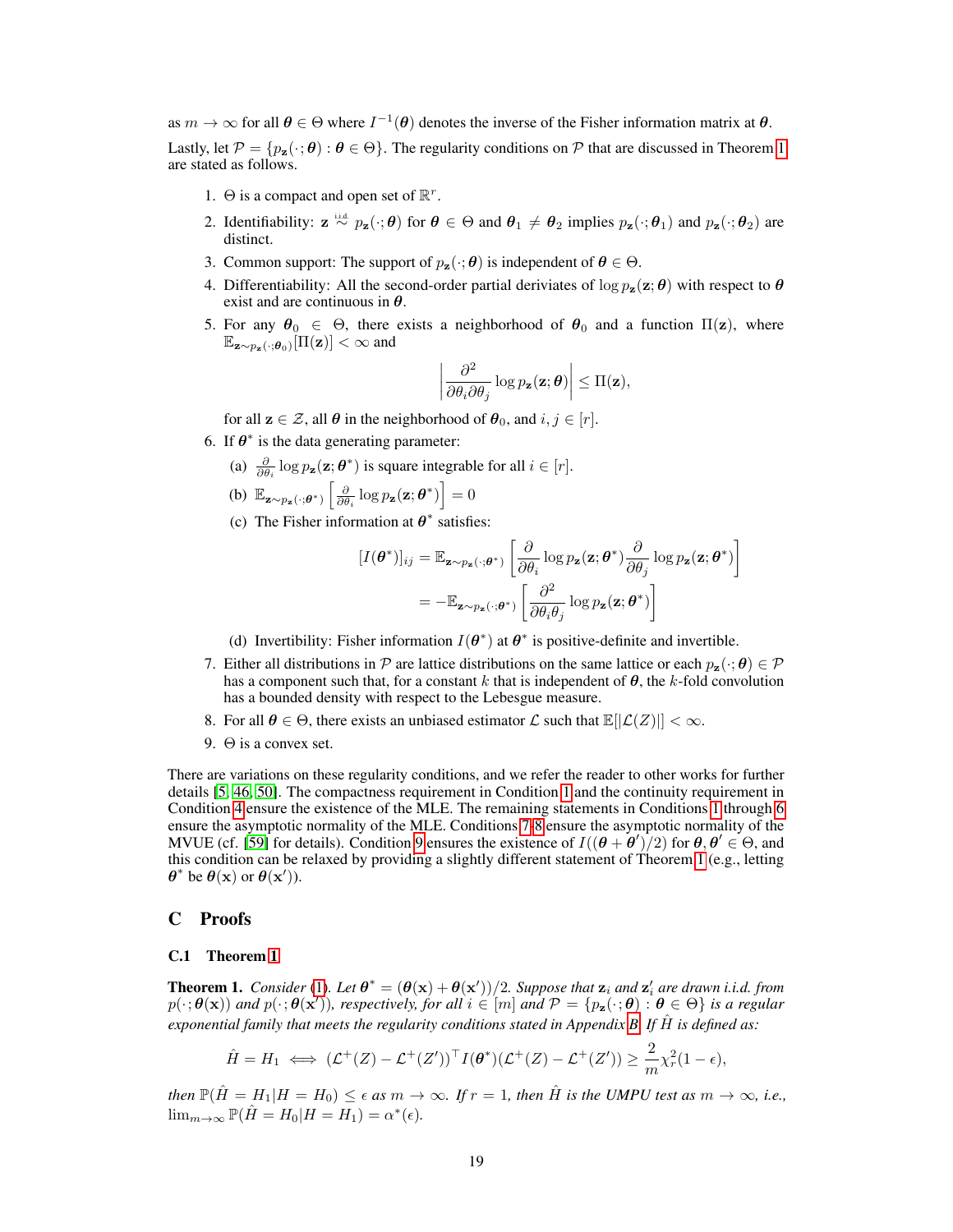*Proof.* The regularity conditions required for Theorem [1](#page-5-1) are stated in Appendix [B.](#page-17-0) The definition of asymptotic normality and efficiency is also given in Appendix [B.](#page-17-0)

Under the regularity conditions, we have three results. First, under Conditions [1](#page-18-0) and [4,](#page-18-1) the MLE exists and, from Conditions [1](#page-18-0)[-6,](#page-18-2) it is asymptotically normal and efficient [\[5,](#page-10-17) [46,](#page-12-5) [50\]](#page-12-20). Second, under Conditions [1-](#page-18-0)[8,](#page-18-4) the MVUE exists and is also asymptotically normal and efficient [\[59\]](#page-13-1). Third, Condition [9](#page-18-5) ensures the existence of  $I((\theta + \theta')/2)$  for  $\theta, \theta' \in \Theta$ , and this condition can be relaxed by providing a slightly different statement of Theorem [1](#page-5-1) (e.g., letting  $\theta^*$  be  $\theta(\mathbf{x})$  or  $\theta(\mathbf{x}')$ ).

By the second result,

<span id="page-19-0"></span>
$$
\sqrt{m}(\mathcal{L}^+(Z)-\boldsymbol{\theta}(\mathbf{x})) \stackrel{d}{\rightarrow} \mathcal{N}(\mathbf{0}_r, I^{-1}(\boldsymbol{\theta}(\mathbf{x})))
$$

as  $m \to \infty$ , where  $\mathbf{z}_i \stackrel{\text{i.i.d.}}{\sim} p(\cdot;\boldsymbol{\theta})$  and  $Z = (\mathbf{z}_1, \dots, \mathbf{z}_m)$ . Therefore, as  $m \to \infty$ ,

$$
\sqrt{m}(\mathcal{L}^+(Z) - \theta(\mathbf{x}) - \mathcal{L}^+(Z') + \theta(\mathbf{x}')) \stackrel{d}{\to} \mathcal{N}(\mathbf{0}_r, I^{-1}(\theta(\mathbf{x}))) + I^{-1}(\theta(\mathbf{x}')))
$$
(7)

Recall the hypothesis test [\(1\)](#page-2-1) from Section [2.3.](#page-2-4) When  $H = H_0$ ,  $\theta(\mathbf{x}) = \theta(\mathbf{x}') = \theta^*$ . Therefore, by  $(7)$ ,

<span id="page-19-2"></span><span id="page-19-1"></span>
$$
\sqrt{m}(\mathcal{L}^+(Z) - \mathcal{L}^+(Z')) \stackrel{d}{\rightarrow} \mathcal{N}(\mathbf{0}_r, 2I^{-1}(\boldsymbol{\theta}^*))
$$
\n(8)

as  $m \to \infty$  when  $H = H_0$ , which implies that, as  $m \to \infty$ , the two-sample, two-sided hypothesis test in [\(1\)](#page-2-1) becomes a two-sample, one-sided test of on the mean of a multivariate Gaussian random variable. Under [\(8\)](#page-19-1),

$$
(\mathcal{L}^+(Z) - \mathcal{L}^+(Z'))^\top I(\boldsymbol{\theta}^*)(\mathcal{L}^+(Z) - \mathcal{L}^+(Z')) \sim \frac{2}{m} \chi^2_r
$$

Therefore, if  $\hat{H}$  satisfies:

$$
\hat{H} = H_1 \iff (\mathcal{L}^+(Z) - \mathcal{L}^+(Z'))^\top I(\boldsymbol{\theta}^*)(\mathcal{L}^+(Z) - \mathcal{L}^+(Z')) \ge \frac{2}{m} \chi^2_r(1 - \epsilon) \tag{9}
$$

then  $\hat{H}$  has a FPR  $\leq \epsilon$ , as desired.

Although H is not necessarily the UMPU for  $r > 1$ , it is well known that it is the UMPU test of size  $\epsilon$  for the univariate Gaussian case, i.e., when  $r = 1$  (cf. Section 8.3 of [\[21\]](#page-11-1)).

One may have noticed that the hypothesis test in  $(9)$  (and  $(3)$ ) uses Z and Z' to choose between  $H_0$  and  $H_1$ , whereas in the original problem statement in Section [2,](#page-1-0) the hypothesis test uses  $D$  and  $\mathcal{D}'$ . In other words, decision robustness requires that one cannot determine whether  $x \neq x'$ —or, equivalently,  $\theta(x) \neq \theta(x')$ —from D and D' for any Q. Although D, D', and Q do not appear in the analysis above, the test in [\(9\)](#page-19-2) ensures (approximate asymptotic) decision robustness by designing a test that works for all  $Q$  and consequent decisions  $D$  and  $D'$ .

To see this, we first note that, if expressed as a Markov chain, the random variables of interest would be written as  $x \to \theta \to Z \to \mathcal{D}$ . By the data processing inequality, any test that uses Z is stronger (i.e., has a higher TPR and lower FPR) than the corresponding test using  $D$ . Intuitively, since  $D$  is determine by Z and D' from Z', if one cannot determine whether  $x \neq x$  (or  $\theta(x) \neq \theta(x')$ ) from Z and Z', then one cannot do any better given  $D$  and  $D'$  for any Q. We can therefore conclude that the guarantees of [\(9\)](#page-19-2) hold for all  $Q$  and the original hypothesis test in [\(1\)](#page-2-1). П

Note that the regularity conditions required in Theorem [1](#page-5-1) are fairly mild. Recall that exponential families capture a broad class of distributions of interest. In particular, they are the only families of distributions that have finite-dimensional sufficient statistics, and a distribution almost always belongs to an exponential family if it has a conjugate prior. Regular exponential families are canonical exponential families if the natural parameter space is an open set in  $\Theta$ . The remaining regularity conditions are common and often implicitly assumed in discussions of the MVUE or MLE.

Alternate result. We would like to remark that the audit could be modified to use the MLE instead of the MVUE. Using the MLE would provide the same guarantee as Theorem [1.](#page-5-1) In fact, it would require fewer conditions, as follows.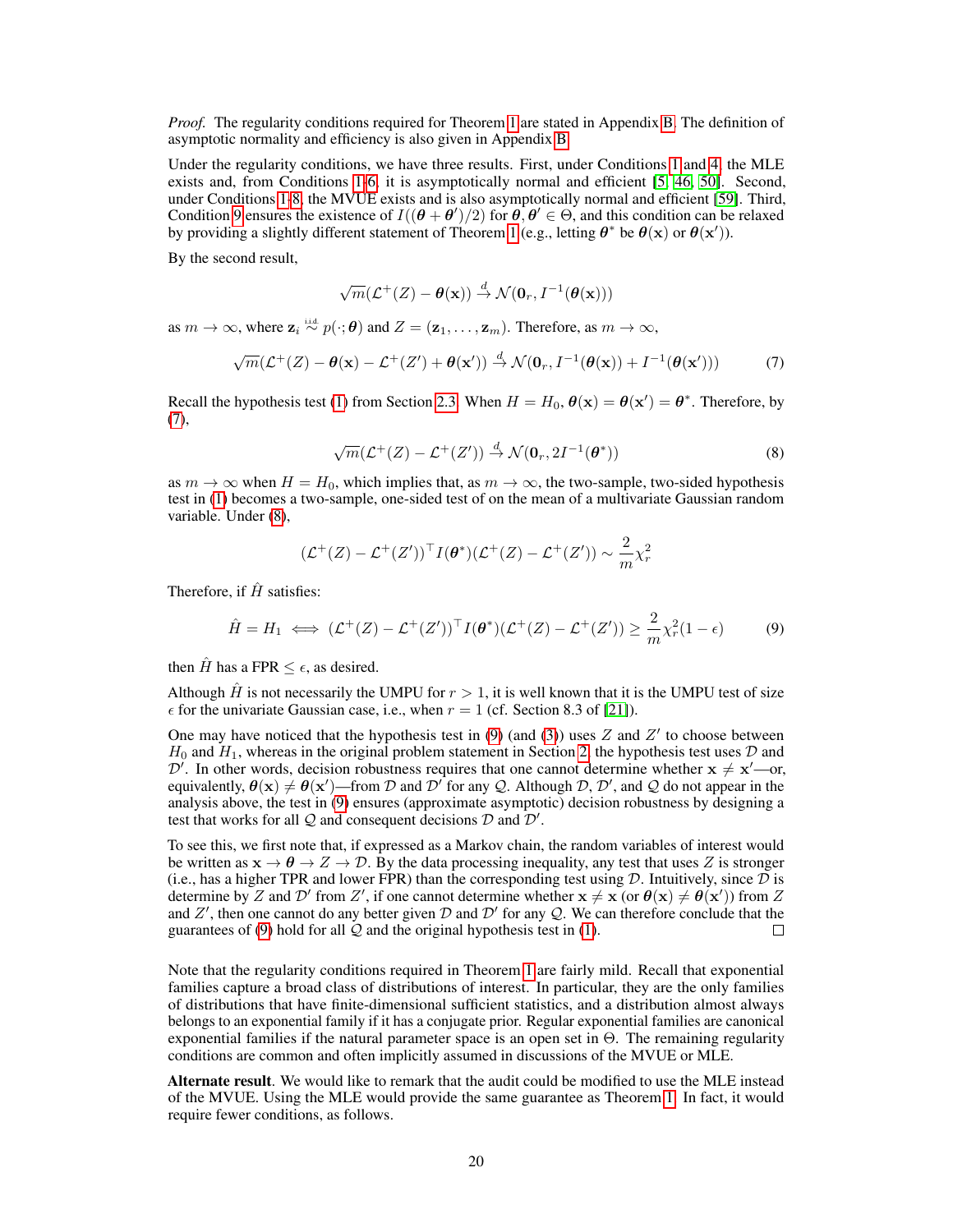**Theorem C.1.** *Consider* [\(1\)](#page-2-1). Let  $\theta^* = (\theta(\mathbf{x}) + \theta(\mathbf{x}'))/2$ . Suppose that  $\mathbf{z}_i$  and  $\mathbf{z}'_i$  are drawn i.i.d. *from*  $p(\cdot; \theta(\mathbf{x}))$  and  $p(\cdot; \theta(\mathbf{x}'))$ , respectively, for all  $i \in [m]$  and  $\mathcal{P} = \{p_{\mathbf{z}}(\cdot; \theta) : \theta \in \Theta\}$  meets *Condition[s1](#page-18-0) through [6](#page-18-2) stated in Appendix [B.](#page-17-0) If* Hˆ *is defined as:*

$$
\hat{H} = H_1 \iff (\mathcal{L}^+(Z) - \mathcal{L}^+(Z'))^\top I(\boldsymbol{\theta}^*)(\mathcal{L}^+(Z) - \mathcal{L}^+(Z')) \ge \frac{2}{m}\chi_r^2(1-\epsilon),\tag{10}
$$

*then*  $\mathbb{P}(\hat{H} = H_1|H = H_0) \le \epsilon$  *as*  $m \to \infty$ *. If*  $r = 1$ *, then*  $\hat{H}$  *is the UMPU test as*  $m \to \infty$ *.* 

Therefore, one may wish to use the MLE instead of the MVUE in Algorithm [1.](#page-4-0) The reason that one may wish to use the MVUE is because it provides another guarantee (cf. Proposition [2\)](#page-6-0).

### C.2 Proposition [2](#page-6-0)

**Proposition 2.** *Consider* [\(4\)](#page-6-3). Let  $G \in \{G_0, G_1\}$  *denote the true (unknown) hypothesis. Suppose that*  $v_0, v_1 : \Theta \to \mathbb{R}$  are affine mappings and there exists  $\mathbf{u} : \mathbb{R}^n \to U$  such that, for  $\mathcal{F}(\mathbf{x}) =$  ${z_1, \ldots, z_m}$ *, one can write*  $u(z_i) \sim p_u(\cdot; v_1(\theta(x)) - v_0(\theta(x)))$  *for all*  $i \in [m]$ *. Then, if the UMP test with a maximum FPR of ρ exists, it is given by the following decision rule: reject*  $G_0$  *(choose*  $A_1$ ) when the minimum-variance unbiased estimate  $\tilde{\bm{\theta}} = \mathcal{L}^+(Z)$  satisfies  $v_1(\tilde{\bm{\theta}}) - v_0(\tilde{\bm{\theta}}) > \eta_\rho$  where  $\mathbb{P}(v_1(\tilde{\boldsymbol{\theta}}) - v_0(\tilde{\boldsymbol{\theta}}) > \eta_\rho | G = G_0) = \rho$ ; otherwise, accept  $G_0$  *(choose*  $A_0$ ).

*Proof.* We begin with a result from Ghobadzadeh et al. [\[36\]](#page-11-18).

<span id="page-20-0"></span>**Lemma C.2** ([\[36\]](#page-11-18), Theorem 1). *Consider a one-sided binary composite hypothesis test of*  $\bar{G}_0$  : w  $\sim$  $p_{\mathbf{w}}(\cdot; \gamma), \gamma \leq \gamma_b$  *against*  $\bar{G}_1 : \mathbf{w} \sim p_{\mathbf{w}}(\cdot; \gamma), \gamma > \gamma_b$ , where  $\gamma_b$  *is known. Let*  $\Gamma_0 = \{ \gamma : \gamma \leq \gamma_b \}$ ,  $\Gamma_1 = \{\gamma: \gamma > \gamma_b\}$ , and  $\Gamma = \Gamma_0 \cup \Gamma_1$ . Let  $\rho$  be the maximum allowable false positive rate. If the uniformly most powerful (UMP) test exists, then it is defined by the following decision rule: reject  $\bar{G}_0$ when the minimum variance unbiased estimator (MVUE) of  $\gamma \in \Gamma$ , denoted by  $\tilde{\gamma}^+$ , satisfies  $\tilde{\gamma}^+ > \gamma_\rho$ , *where*  $P(\tilde{\gamma}^+ > \gamma_\rho | H = \bar{G}_0) = \rho$ .

Our result follows directly from two observations. First, since  $v_0$ ,  $v_1$  are affine, if  $\tilde{\theta}$  is the MVUE of θ, then  $v_1(\tilde{\theta}) - v_0(\tilde{\theta})$  is also the MVUE of  $v_1(\theta) - v_0(\theta)$ . Second, our setting is equivalent to that in Lemma [C.2](#page-20-0) with the substitutions  $\gamma = v_1(\theta) - v_0(\theta)$ ,  $\gamma_b = 0$ , and  $\mathbf{w} = \mathbf{u}(\mathbf{z})$ . П

#### C.3 Theorem [3](#page-7-3)

Recall from footnote [11](#page-7-2) that  $R$  can be time-varying. For example,, the platform's revenue sources may change with time. As long as the time-varying objective function  $R<sup>(t)</sup>$  satisfies the conditions in Theorem [3](#page-7-3) at every time step, then the result holds unchanged at every time step.

**Theorem 3.** Suppose there exists  $\Omega \subset [r]$  where  $1 < |\Omega| < r$  such that  $R(\theta_1, \mathbf{x}) = R(\theta_2, \mathbf{x})$  if  $\theta_{1,i} = \theta_{2,i}$  for all  $i \notin \Omega$ . Suppose that, for any  $\boldsymbol{\theta} \in \Theta$ ,  $\beta > 0$  and  $\mathbf{v} \in \mathbb{R}^r$ , there exist a vector  $\boldsymbol{\theta}_{\Omega}$  $\bar{\theta}_{\Omega,i}=0$  for all  $i\notin \Omega$  and a constant  $\kappa>0$  such that  $\mathbf{v}^\top I(\bm{\theta}+\kappa\bar{\bm{\theta}}_\Omega)\mathbf{v}<\beta$  and  $\bm{\theta}+\kappa\bar{\bm{\theta}}_\Omega\in\Theta.$ *Then, if*  $m < \infty$ *, there exists a* Z *such that the cost of regulation for* x *under Algorithm [1](#page-4-0) is* 0*.* 

*Proof.* Let  $Z_* \in \arg \max_{W \in \mathcal{Z}} R(W, \mathbf{x})$  be a reward-maximizing feed and  $\tilde{\boldsymbol{\theta}}_* = \mathcal{L}^+(Z_*)$ . Similarly, let  $Z'_* \in \arg \max_{W \in \mathcal{Z}} R(W, \mathbf{x}')$  and  $\hat{\theta}'_* = \mathcal{L}^+(Z'_*)$ . Recall that, under the statement conditions, there exists a vector  $\bar{\bar{\theta}}_{\Omega}$  where  $\bar{\theta}_{\Omega,i} = 0$  for all  $i \notin \Omega$  and a constant  $\kappa > 0$  such that  $\mathbf{v}^\top I(\theta +$  $\kappa\bar{\boldsymbol{\theta}}_{\Omega}$ )v  $<\beta$  and  $\boldsymbol{\theta}+\kappa\bar{\boldsymbol{\theta}}_{\Omega}\in\Theta$  for any  $\boldsymbol{\theta}\in\Theta,$   $\beta>0,$  and  $\mathbf{v}\in\mathbb{R}^{r}.$  Let us take  $\boldsymbol{\theta}=\tilde{\boldsymbol{\theta}}_{*}=\mathcal{L}^{+}(Z_{*}),$  $\beta = \frac{2}{m}\chi^2_r(1-\epsilon)$ , and  $\mathbf{v} = \tilde{\boldsymbol{\theta}}'_* - \tilde{\boldsymbol{\theta}}_*$ . Finally, let  $\tilde{\boldsymbol{\theta}} = \tilde{\boldsymbol{\theta}}_* + \bar{\boldsymbol{\theta}}_\Omega$ , where  $\bar{\boldsymbol{\theta}}_\Omega$  is defined as given in the statement. Then,

$$
(\tilde{\boldsymbol{\theta}}_*' - \tilde{\boldsymbol{\theta}}_*)^{\top} I(\tilde{\boldsymbol{\theta}}_* + \bar{\boldsymbol{\theta}}_{\Omega})(\tilde{\boldsymbol{\theta}}_*' - \tilde{\boldsymbol{\theta}}_*) < \frac{2}{m} \chi^2_r (1 - \epsilon).
$$

Letting  $\tilde{\theta}' = \tilde{\theta}'_* + \bar{\theta}_{\Omega}$  and recalling  $\tilde{\theta} = \tilde{\theta}_* + \bar{\theta}_{\Omega}$  gives

$$
(\tilde{\boldsymbol{\theta}}' - \tilde{\boldsymbol{\theta}})^{\top} I(\tilde{\boldsymbol{\theta}})(\tilde{\boldsymbol{\theta}}' - \tilde{\boldsymbol{\theta}}) < \frac{2}{m} \chi_r^2 (1 - \epsilon),
$$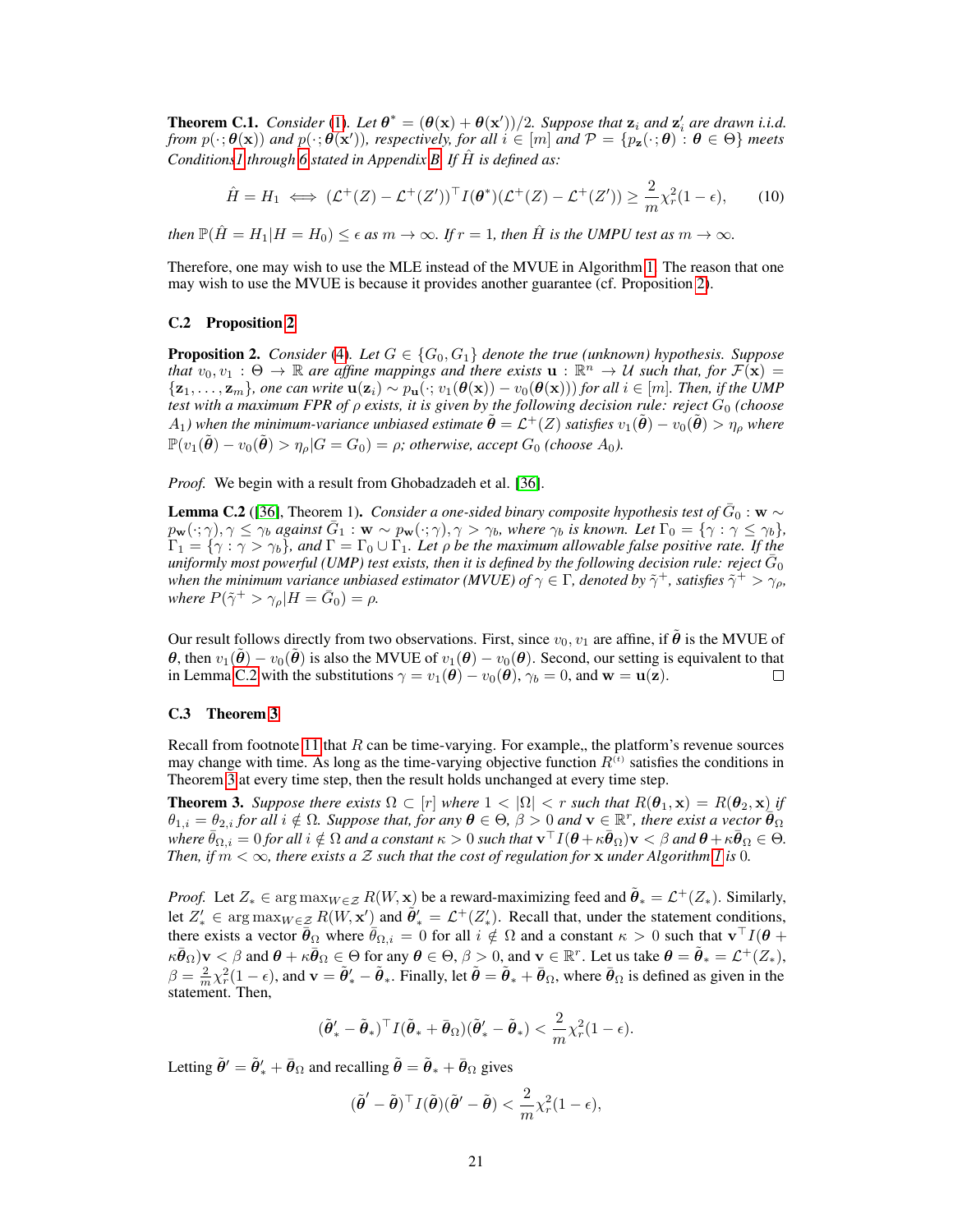which implies that, as long as Z is large enough such that there exist Z and Z' such that  $\mathcal{L}^+(Z) = \tilde{\theta}$ and  $\mathcal{L}^+(Z') = \tilde{\theta}'$ , then both Z and Z' comply with the regulation. In other words, as long as Z contains content that is expressive enough, we know that  $Z, Z' \in \mathcal{Z}(\mathcal{S})$ .

It remains to show that the cost of regulation is 0. To do so, we show that  $Z$ , which is in the feasible set, achieves the maximum reward  $\max_{W \in \mathcal{Z}} R(W, \mathbf{x}) = R(\tilde{\theta}_*, \mathbf{x})$ . That the cost of regulation is 0 follows from the fact that  $R(\tilde{\theta}_*, \mathbf{x}) = R(\tilde{\theta}_* + \bar{\theta}_{\Omega}, \mathbf{x})$  because  $\bar{\theta}_{\Omega,i} = 0$  for  $i \notin \Omega$ .  $\Box$ 

# <span id="page-21-0"></span>D Additional discussion

## D.1 Two remarks

Recall that we made two simplifications in the main text for readability. As noted in the main text, these simplifications do not change our main findings, which implies that our results hold under conditions more general than those given in the main text.

First, recall from footnote [11](#page-7-2) that R can be time-varying, i.e., let the objective function that the platform wishes to maximize at time step be given by  $R^{(t)}$ . This allows our analysis to accommodate settings in which the platform's objectives (e.g., revenue sources) change with time. Allowing the objective function to vary in time does not change our conclusions. Our findings with respect to  $R$ appear in Theorem [3](#page-7-3) and the discussion that follows. As apparent in the proof of Theorem [3,](#page-7-3) adopting a time-varying  $R^{(t)}$  leads to the same result as long as  $R^{(t)}$  satisfies the conditions in the theorem statement at the time step  $t$  of interest.

Second, recall from footnote [10](#page-6-2) that a user's beliefs are often influenced by information other than their feed Z. For instance, a user's beliefs may depend on conversations that they have offline or on their previous beliefs. One could incorporate this into our setup by letting  $J \in \mathcal{J}$  denote any information other than  $Z$  that the user uses to form or update their beliefs and the estimator  $\mathcal{L}: \mathcal{Z} \times \mathcal{J} \to \Theta$  denote the user's learning behavior (that incorporates information both on and off the platform) such that the user's belief after viewing  $Z$  and observing information  $J$  is given by  $\mathcal{L}(\overline{Z},J).$ 

The outside information  $J$  does not affect our results because it can be absorbed into  $\mathcal{L}$ . That is, because we are only interested in how the user's beliefs are affected when the user is shown  $Z'$ instead of  $Z$ , and vice versa,  $J$  can effectively be ignored. Another way to see this is by recalling the definition of decision robustness. Decision robustness supposes that there are two identical (hypothetical) users, one of whom is shown Z and the other  $Z^f$ . For the purpose of comparing the outcomes under  $Z$  and  $Z'$ ,  $J$  could be treated as part of the original identical users.

## D.2 Impact and consequences

Our hope is that this work can contribute to the ongoing conversations about social media and its regulation. In light of the difficulties in designing and enforcing a regulation, we focus on the latter half of the process by proposing an auditing procedure. Auditing social media remains a challenging topic because changes to the ecosystem can have far-reaching consequences. As such, we sought to consider the various stakeholders in the system.

In particular, we studied our framework from the perspectives of the auditor, platform, and user. The proposed test focuses on a given pair of inputs. We made this choice intentionally to prevent issues that often arise when a regulatory test focuses only on average behavior, which can sometimes result in good outcomes for most individuals but unsatisfactory outcomes for a small subset of the population (i.e., a minority group). We considered the perspective of the auditor by acknowledging the difficulties in designing regulations that are enduring and adaptable while also being precise and implementable. To this end, our main contribution is a test that translates counterfactual regulations into a principled regulatory procedure. We also consider the platform's perspective by studying how the audit affects the platform's ability to maximize some objective function (e.g., revenue, user engagement, a combination of these factors, and more). This discussion returns to the user's perspective by examining how the audit changes the feed that the platform is incentivized to show users with particular attention to the content diversity of users' feeds.